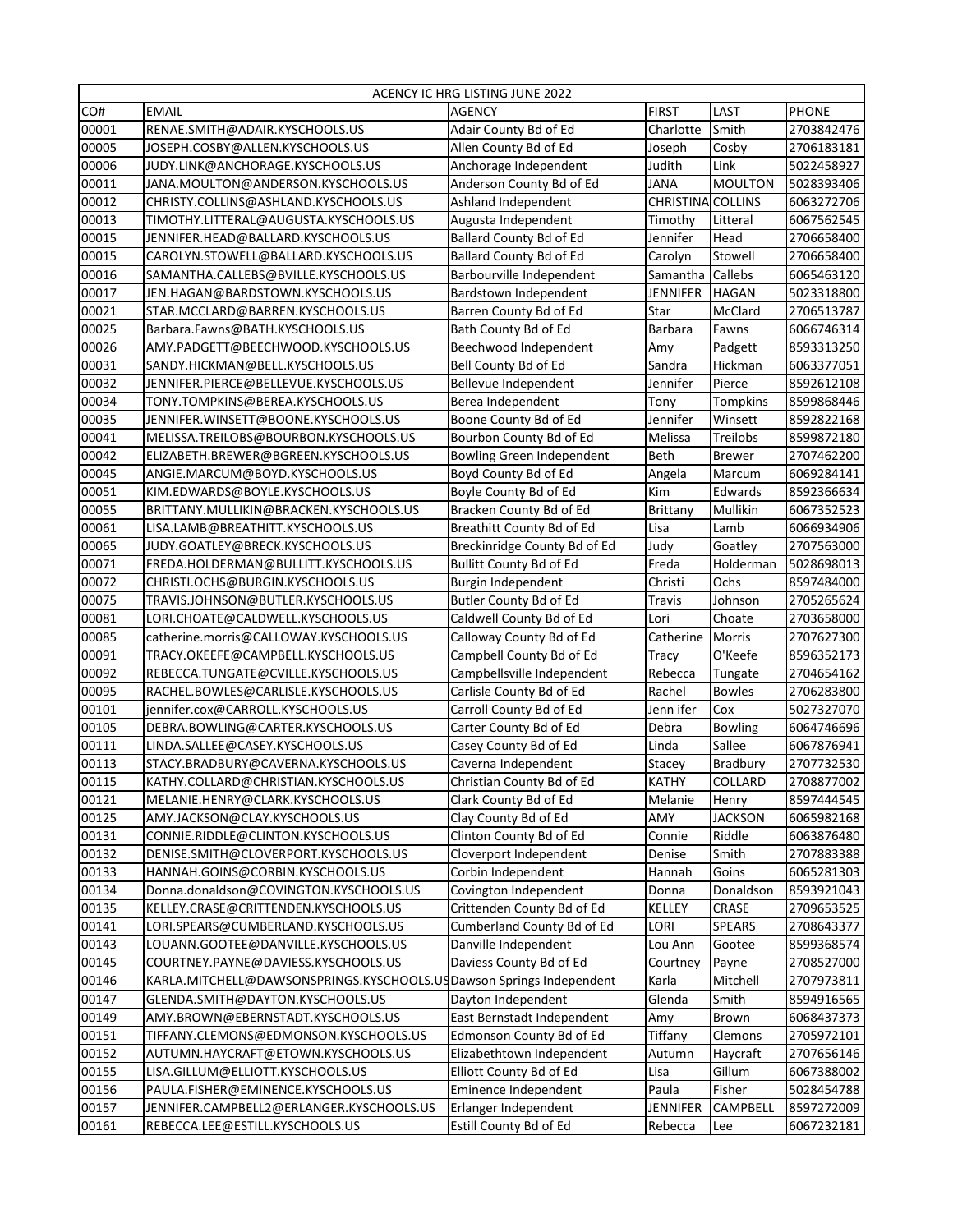| 00162 | LINDA.ADKINS@FAIRVIEW.KYSCHOOLS.US       | Fairview Independent       | Linda           | Adkins          | 6063243877 |
|-------|------------------------------------------|----------------------------|-----------------|-----------------|------------|
| 00165 | JACLYN.TERHUNE@FAYETTE.KYSCHOOLS.US      | Fayette County Bd of Ed    | Jaclyn          | Terhune         | 8593814000 |
| 00171 | ANGELA.STEPHENS@FLEMING.KYSCHOOLS.US     | Fleming County Bd of Ed    | Angela          | <b>Stephens</b> | 6068455851 |
| 00175 | JILL.MOSLEY@FLOYD.KYSCHOOLS.US           | Floyd County Bd of Ed      | Jill            | Mosley          | 6068864504 |
| 00176 | MARY.TURNER@FORTTHOMAS.KYSCHOOLS.US      | Fort Thomas Independent    | Mary            | Turner          | 8598152001 |
| 00177 | BRAD.KENNEDY@FRANKFORT.KYSCHOOLS.US      | Frankfort Independent      | <b>BRADLEY</b>  | <b>KENNEDY</b>  | 5028758661 |
| 00181 | KATHY.MCDANIEL@FRANKLIN.KYSCHOOLS.US     | Franklin County Bd of Ed   | <b>KATHY</b>    | MCDANIEL        | 5026956700 |
| 00185 | DEENA.MORRISON@FULTON.KYSCHOOLS.US       | Fulton County Bd of Ed     | Deena           | Morrison        | 2702363923 |
| 00186 | BECKY.FISETTE@FULTONIND.KYSCHOOLS.US     | Fulton Independent         | <b>Becky</b>    | Fisette         | 2704721553 |
| 00191 | LINDA.CLARK@GALLATIN.KYSCHOOLS.US        | Gallatin County Bd of Ed   | Linda           | Clark           | 8595671825 |
| 00195 | JULIE.TEATER@GARRARD.KYSCHOOLS.US        | Garrard County Bd of Ed    | <b>JULIE</b>    | <b>TEATER</b>   | 8597923018 |
| 00197 | TAMMY.BROCK@GLASGOW.KYSCHOOLS.US         | Glasgow Independent        | <b>TAMMY</b>    | <b>BROCK</b>    | 2706516757 |
| 00201 | AMANDA.ELDRIDGE@GRANT.KYSCHOOLS.US       | Grant County Bd of Ed      | <b>AMANDA</b>   | <b>ELDRIDGE</b> | 8598243323 |
| 00205 | LIBBY.JOHNSON@GRAVES.KYSCHOOLS.US        | Graves County Bd of Ed     | <b>LIBBY</b>    | <b>JOHNSON</b>  | 2703282656 |
| 00211 | SARAH.CRUME@GRAYSON.KYSCHOOLS.US         | Grayson County Bd of Ed    | Sarah           | Crume           | 2702594011 |
| 00215 | KAREN.YOUNG@GREEN.KYSCHOOLS.US           | Green County Bd of Ed      | Karen           | Young           | 2709323505 |
| 00221 | LISA.BEAR@GREENUP.KYSCHOOLS.US           | Greenup County Bd of Ed    | Lisa            | Bear            | 6064739810 |
| 00225 | TINA.BAIZE@HANCOCK.KYSCHOOLS.US          | Hancock County Bd of Ed    | Christina       | <b>Baize</b>    | 2709277549 |
| 00231 | ANGELA.MCNEW@HARDIN.KYSCHOOLS.US         | Hardin County Bd of Ed     | Angela          | <b>McNew</b>    | 2707698813 |
| 00235 | Gina.Cox@HARLAN.KYSCHOOLS.US             | Harlan County Bd of Ed     | Gina            | Cox             | 6065734330 |
| 00236 | MONICA.HOWARD@HARLANIND.KYSCHOOLS.US     | Harlan Independent         | Monica          | Howard          | 6065738700 |
| 00241 | CANDIDA.LEWIS2@HARRISON.KYSCHOOLS.US     | Harrison County Bd of Ed   | Candida         | Lewis           | 8592347110 |
| 00245 | Renee.butler@HART.KYSCHOOLS.US           | Hart County Bd of Ed       | Renee           | <b>Butler</b>   | 2705242631 |
| 00246 | DARLENE.HAYES@HAZARD.KYSCHOOLS.US        | Hazard Independent         | Velma           | Hayes           | 6064363911 |
| 00251 | HANNAHN.SMITH@HENDERSON.KYSCHOOLS.US     | Henderson County Bd of Ed  | <b>HANNAH</b>   | <b>SMITH</b>    | 2708315000 |
| 00255 | KRISTY.YATES@HENRY.KYSCHOOLS.US          | Henry County Bd of Ed      | Kristy          | Yates           | 5028458600 |
| 00261 | KIM. WILSON@HICKMAN.KYSCHOOLS.US         | Hickman County Bd of Ed    | Kimberly        | Wilson          | 2706532341 |
| 00265 | JANICE.MOORE@HOPKINS.KYSCHOOLS.US        | Hopkins County Bd of Ed    | Janice          | Moore           | 2708256000 |
| 00271 | MELISSA.GILBERT@JACKSON.KYSCHOOLS.US     | Jackson County Bd of Ed    | Melissa         | Hill            | 6062877181 |
| 00272 | ANGIE.TURNER@JACKSONIND.KYSCHOOLS.US     | Jackson Independent        | Angela          | Turner          | 6066664979 |
| 00275 | KRISTIN.DAVIS@JEFFERSON.KYSCHOOLS.US     | Jefferson County Bd of Ed  | Kristin         | Davis           | 5024853436 |
| 00276 | candala.gibson@jenkins.kyschools.us      | Jenkins Independent        | Candala         | Gibson          | 6068322182 |
| 00281 | Becky.Sewell@JESSAMINE.KYSCHOOLS.US      | Jessamine County Bd of Ed  | <b>Becky</b>    | Sewell          | 8598854179 |
| 00285 | VALARIE.BLAIR@JOHNSON.KYSCHOOLS.US       | Johnson County Bd of Ed    | Valarie         | <b>Blair</b>    | 6067892530 |
| 00291 | SUZANNE.PORTER@KENTON.KYSCHOOLS.US       | Kenton County Bd of Ed     | Suzanne         | Porter          | 8599572604 |
| 00295 | MELISSA.BAKER@KNOTT.KYSCHOOLS.US         | Knott County Bd of Ed      | Melissa         | Martin          | 6067853153 |
| 00301 | CONNIE.BLEVINS@KNOX.KYSCHOOLS.US         | Knox County Bd of Ed       | Connie          | <b>Blevins</b>  | 6065463157 |
| 00305 | STEPHANIE.UTLEY@LARUE.KYSCHOOLS.US       | Larue County Bd of Ed      | Stephanie       | Utley           | 2703587116 |
| 00311 | PATTY.LEMLEY@LAUREL.KYSCHOOLS.US         | Laurel County Bd of Ed     | <b>PATTY</b>    | LEMLEY          | 6068624600 |
| 00315 | KIM.ADKINS@LAWRENCE.KYSCHOOLS.US         | Lawrence County Bd of Ed   | Kimberly        | Adkins          | 6066389671 |
| 00321 | CATHY.BEGLEY@LEE.KYSCHOOLS.US            | Lee County Bd of Ed        | Catherine       | Begley          | 6064645000 |
| 00325 | DAVID.LEWIS@LESLIE.KYSCHOOLS.US          | Leslie County Bd of Ed     | David           | Lewis           | 6066722397 |
| 00331 | MIA.STEWART@LETCHER.KYSCHOOLS.US         | Letcher County Bd of Ed    | MIA             | <b>STEWART</b>  | 6066334455 |
| 00335 | KELSEY.WRIGHT@LEWIS.KYSCHOOLS.US         | Lewis County Bd of Ed      | <b>KELSEY</b>   | <b>WRIGHT</b>   | 6067962811 |
| 00341 | MORGAN.DISHON@LINCOLN.KYSCHOOLS.US       | Lincoln County Bd of Ed    | Morgan          | Dishon          | 6063652124 |
| 00345 | michelle.keeling@LIVINGSTON.KYSCHOOLS.US | Livingston County Bd of Ed | Michelle        | Keeling         | 2709282111 |
| 00351 | BRAD.WALTRIP@LOGAN.KYSCHOOLS.US          | Logan County Bd of Ed      | <b>Bradley</b>  | Waltrip         | 2707262436 |
| 00354 | KELLIE.TRAMMEL@LUDLOW.KYSCHOOLS.US       | Ludlow Independent         | Kellie          | Trammel         | 8592618210 |
| 00361 | DEEDEE.WHITE@LYON.KYSCHOOLS.US           | Lyon County Bd of Ed       | Diana           | White           | 2703889715 |
| 00365 | Robyn.Nichols@MADISON.KYSCHOOLS.US       | Madison County Bd of Ed    | Robyn           | Nichols         | 8593871116 |
| 00371 | ASHLEY.BARNETT@MAGOFFIN.KYSCHOOLS.US     | Magoffin County Bd of Ed   | Ashley          | <b>Barnett</b>  | 6063496117 |
| 00375 | JENNIFER.BROCKMAN@MARION.KYSCHOOLS.US    | Marion County Bd of Ed     | <b>JENNIFER</b> | <b>BROCKMAN</b> | 2706923721 |
| 00381 | DEBBIE.HAYES@MARSHALL.KYSCHOOLS.US       | Marshall County Bd of Ed   | <b>DEBORA</b>   | <b>HAYES</b>    | 2705278628 |
| 00385 | TERESA.FRALEY@MARTIN.KYSCHOOLS.US        | Martin County Bd of Ed     | <b>TERESA</b>   | <b>FRALEY</b>   | 6062983572 |
| 00391 | KATHLEEN.DECKER@MASON.KYSCHOOLS.US       | Mason County Bd of Ed      | Kathleen        | Decker          | 6065645563 |
| 00392 | CHANDA.SMITH@MAYFIELD.KYSCHOOLS.US       | Mayfield Independent       | Chanda          | Smith           | 2702473868 |
| 00395 | MICHELE.NELSON@MCCRACKEN.KYSCHOOLS.US    | McCracken County Bd of Ed  | Michele         | Nelson          | 2705384089 |
| 00401 | KAREN.GILREATH@MCCREARY.KYSCHOOLS.US     | McCreary County Bd of Ed   | Karen           | Gilreath        | 6063762591 |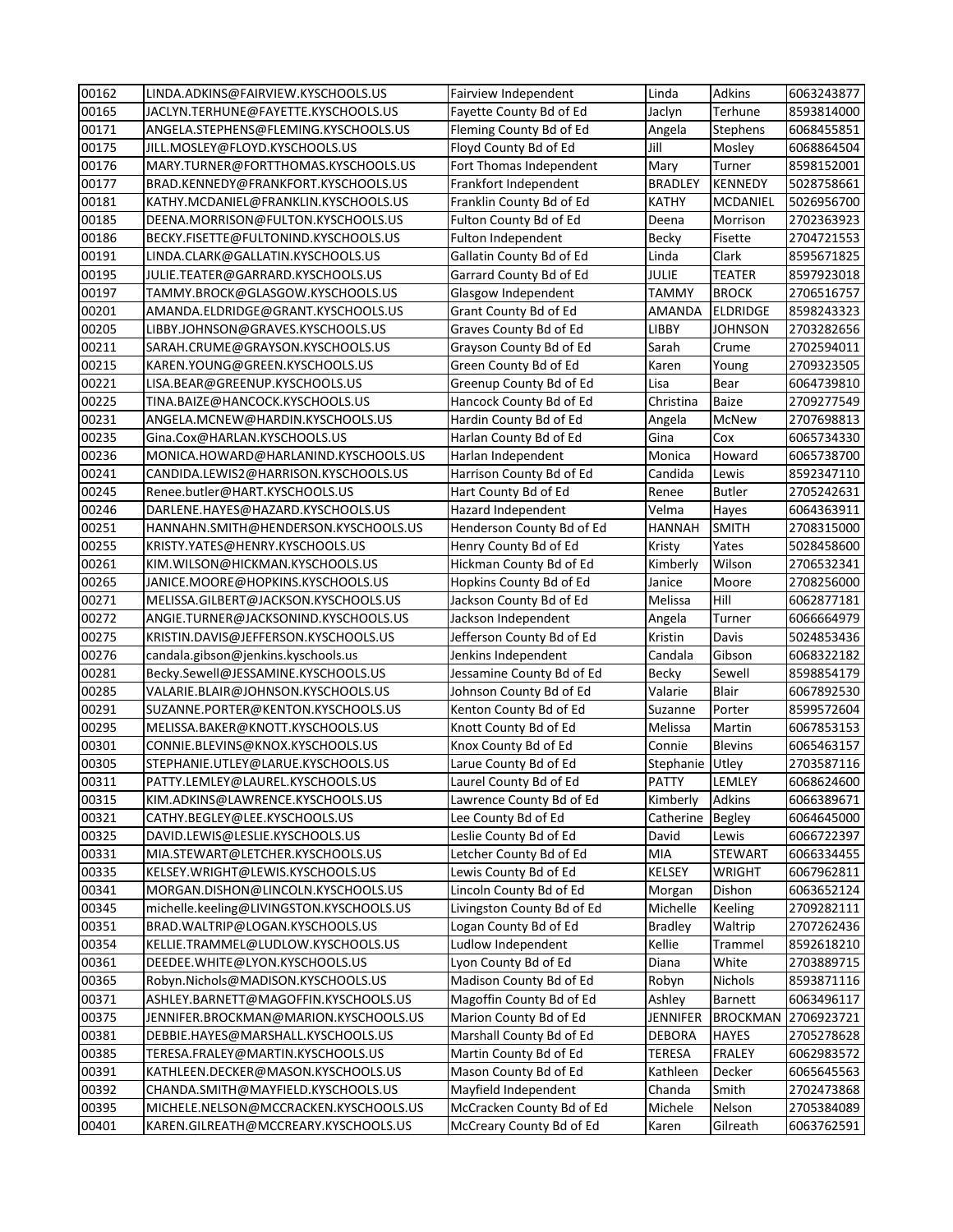| 00405 | SHANNON.LINDSEY@MCLEAN.KYSCHOOLS.US                               | McLean County Bd of Ed     | Shannon         | Lindsey       | 2702735257               |
|-------|-------------------------------------------------------------------|----------------------------|-----------------|---------------|--------------------------|
| 00411 | JAIMEE.BENNETT@MEADE.KYSCHOOLS.US                                 | Meade County Bd of Ed      | <b>BENNETT</b>  | JAIMEE        | 2704227500               |
| 00415 | ASHLEY.SHEETS@MENIFEE.KYSCHOOLS.US                                | Menifee County Bd of Ed    | Ashley          | Sheets        | 6067688004               |
| 00421 | HOLLY.COOK@MERCER.KYSCHOOLS.US                                    | Mercer County Bd of Ed     | <b>HOLLY</b>    | <b>COOK</b>   | 8597337000               |
| 00425 | STACEY.SLINKER@METCALFE.KYSCHOOLS.US                              | Metcalfe County Bd of Ed   | Stacey          | Slinker       | 2704323171               |
| 00426 | LORA.WILFORD@MBORO.KYSCHOOLS.US                                   | Middlesboro Independent    | Lora            | Wilford       | 6062428802               |
| 00431 | TAMMY.GORDON@MONROE.KYSCHOOLS.US                                  | Monroe County Bd of Ed     | Tammy           | Gordon        | 2704875456               |
| 00435 | RENEE.MILLER@MONTGOMERY.KYSCHOOLS.US                              | Montgomery County Bd of Ed | Renee           | Miller        | 8594978760               |
| 00435 | Martha.Moore@MONTGOMERY.KYSCHOOLS.US                              | Montgomery County Bd of Ed | Martha          | Moore         | 8594978760               |
| 00441 | SARA.MAYS@MORGAN.KYSCHOOLS.US                                     | Morgan County Bd of Ed     | SARA            | <b>MAYS</b>   | 6067438002               |
| 00445 | MELISSA.MCGEHEE@MUHLENBERG.KYSCHOOLS.US                           | Muhlenberg County Bd of Ed | Melissa         | McGehee       | 2703775013               |
| 00446 | LISA.HARRIS@MURRAY.KYSCHOOLS.US                                   | Murray Independent         | Lisa            | Harris        | 2707534363               |
| 00451 | LEA.SIMPSON@NELSON.KYSCHOOLS.US                                   | Nelson County Bd of Ed     | Lee Anne        | Simpson       | 5023497000               |
| 00452 | KIM.KLOSTERMAN@NEWPORT.KYSCHOOLS.US                               | Newport Independent        | Kim             | Klosterman    | 8592923004               |
| 00455 | KEVIN.MILLER@NICHOLAS.KYSCHOOLS.US                                | Nicholas County Bd of Ed   | Kevin           | Miller        | 8592893770               |
| 00461 | DAVID.DECKER@OHIO.KYSCHOOLS.US                                    | Ohio County Bd of Ed       | David           | Decker        | 2702983249               |
| 00465 | SHERI.HAMMONS@OLDHAM.KYSCHOOLS.US                                 | Oldham County Bd of Ed     | Sheri           | Hammons       | 5022413500               |
| 00471 | CHRISTY.RICKETTS@OWEN.KYSCHOOLS.US                                | Owen County Bd of Ed       | Christy         | Ricketts      | 5024844003               |
| 00472 | LAURA.JOHNSON@OWENSBORO.KYSCHOOLS.US                              | Owensboro Independent      | Laura           | Johnson       | 2706861000               |
| 00475 | AUTUMN.SANDLIN@OWSLEY.KYSCHOOLS.US                                | Owsley County Bd of Ed     | Autumn          | Herald        | 6065936363               |
| 00476 | DEANNA.HARPER@PADUCAH.KYSCHOOLS.US                                | Paducah Independent        | Deanna          | Harper        | 2704445600               |
| 00477 | JEANNE.MAGGARD@PAINTSVILLE.KYSCHOOLS.US                           | Paintsville Independent    | Jeanne          | Maggard       | 6067892654               |
| 00478 | MARTHA.MOORE@PARIS.KYSCHOOLS.US                                   | Paris Independent          | Martha          | Moore         | 8599872160               |
| 00481 | JAN.JOHNSTON@PENDLETON.KYSCHOOLS.US                               | Pendleton County Bd of Ed  | Janice          | Johnston      | 8596546911               |
| 00485 | Rayeanna.Emery@PERRY.KYSCHOOLS.US                                 | Perry County Bd of Ed      | Emery           | Rayeanna      | 6064395813               |
| 00491 | ALISON.SMITH@PIKE.KYSCHOOLS.US                                    | Pike County Bd of Ed       | Alison          | Smith         | 6064339226               |
| 00492 | SHERELLA.AKERS@PIKEVILLE.KYSCHOOLS.US                             | Pikeville Independent      | Sherella        | Akers         | 6064328161               |
| 00493 |                                                                   |                            | Anita           |               |                          |
|       | ANITA.TAYLOR@PINEVILLE.KYSCHOOLS.US                               | Pineville Independent      |                 | Taylor        | 6063375701               |
| 00495 | Julie.Clark@POWELL.KYSCHOOLS.US                                   | Powell County Bd of Ed     | Julie           | Clark         | 6066633300<br>6066791123 |
| 00501 | MELANIE.LYONS@PULASKI.KYSCHOOLS.US                                | Pulaski County Bd of Ed    | Melanie         | Lyons         |                          |
| 00502 | Nicole.Heighton@RACELAND.KYSCHOOLS.US                             | Raceland Independent       | Nicole          | Heighton      | 6068330055               |
| 00505 | Tracy.teegarden@ROBERTSON.KYSCHOOLS.US                            | Robertson County Bd of Ed  | <b>Tracy</b>    | Teegarden     | 6067245431               |
| 00511 | LESLIE.RIGSBY@ROCKCASTLE.KYSCHOOLS.US                             | Rockcastle County Bd of Ed | Leslie          | Rigsby        | 6062562125               |
| 00515 | NAN.RAMSEY@ROWAN.KYSCHOOLS.US                                     | Rowan County Bd of Ed      | Nanette         | Ramsey        | 6067848928               |
| 00521 | CAREY.BROWN@RUSSELL.KYSCHOOLS.US                                  | Russell County Bd of Ed    | Carey           | Brown         | 2703433191               |
| 00522 | CONNIE.VANHOOSE@RUSSELLIND.KYSCHOOLS.US                           | Russell Independent        | Connie          | Vanhoose      | 6068369679               |
| 00523 | MATTHEW.DAVENPORT@RUSSELLVILLE.KYSCHOOLS Russellville Independent |                            | Matthew         | Davenport     | 2707268405               |
| 00524 | JAMEY.TILLEY@SCIENCEHILL.KYSCHOOLS.US                             | Science Hill Independent   | Jamey           | Tilley        | 6064233341               |
| 00525 | HEATHER.ADKINS@SCOTT.KYSCHOOLS.US                                 | Scott County Bd of Ed      | <b>HEATHER</b>  | <b>ADKINS</b> | 5028633663               |
| 00531 | HEIDI.CLARK@SHELBY.KYSCHOOLS.US                                   | Shelby County Bd of Ed     | Heidi           | Clark         | 5026332375               |
| 00535 | LESLEY.FORSHEE@SIMPSON.KYSCHOOLS.US                               | Simpson County Bd of Ed    | Lesley          | Forshee       | 2705868877               |
| 00536 | TRACY.MCCRYSTAL@SOMERSET.KYSCHOOLS.US                             | Somerset Independent       | Tracy           | McCrystal     | 6066794451               |
| 00537 | glenda.smith@southgate.kyschools.us                               | Southgate Independent      | Glenda          | Smith         |                          |
| 00541 | ANNETTE.KING@SPENCER.KYSCHOOLS.US                                 | Spencer County Bd of Ed    | Helisha         | King          | 5024773250               |
| 00545 | terry.vanmeter@TAYLOR.KYSCHOOLS.US                                | Taylor County Bd of Ed     | Terry           | VanMeter      | 2704655371               |
| 00551 | AMANDA.JORDAN@TODD.KYSCHOOLS.US                                   | Todd County Bd of Ed       | Amanda          | Jordan        | 2702652436               |
| 00555 | APRIL.COLSON@TRIGG.KYSCHOOLS.US                                   | Trigg County Bd of Ed      | April           | Colson        | 2705222705               |
| 00561 | MICHELE.KAUFMAN@TRIMBLE.KYSCHOOLS.US                              | Trimble County Bd of Ed    | Mary            | Kaufman       | 5022553201               |
| 00565 | NITA.CATES@UNION.KYSCHOOLS.US                                     | Union County Bd of Ed      | Benita          | Cates         | 2703891694               |
| 00567 | Brittany.Robinson@WV.KYSCHOOLS.US                                 | Walton-Verona Independent  | <b>Brittany</b> | Robinson      | 8594854181               |
| 00571 | JAMIE.JAMES@WARREN.KYSCHOOLS.US                                   | Warren County Bd of Ed     | Jamie           | James         | 2707815150               |
| 00575 | DONNA.PRICE@WASHINGTON.KYSCHOOLS.US                               | Washington County Bd of Ed | Donna           | Price         | 8593365470               |
| 00581 | STEFANIE.NEAL@WAYNE.KYSCHOOLS.US                                  | Wayne County Bd of Ed      | Stefanie        | Neal          | 6063488484               |
| 00585 | RUTH.MCCULLY@WEBSTER.KYSCHOOLS.US                                 | Webster County Bd of Ed    | Ruth            | McCully       | 2706395083               |
| 00586 | ANGELA.MCNEW@HARDIN.KYSCHOOLS.US                                  | West Point Independent     | ANGELA          | <b>MCNEW</b>  | 5029224617               |
| 00591 | STACEY.SASKO@WHITLEY.KYSCHOOLS.US                                 | Whitley County Bd of Ed    | Stacey          | Sasko         | 6065497000               |
| 00592 | Jimmy.Hall@WBURG.KYSCHOOLS.US                                     | Williamsburg Independent   | Jimmy           | Hall          | 6065496044               |
| 00593 | KATIE.LEE@WILLIAMSTOWN.KYSCHOOLS.US                               | Williamstown Independent   | <b>KATIE</b>    | LEE           | 8598247144               |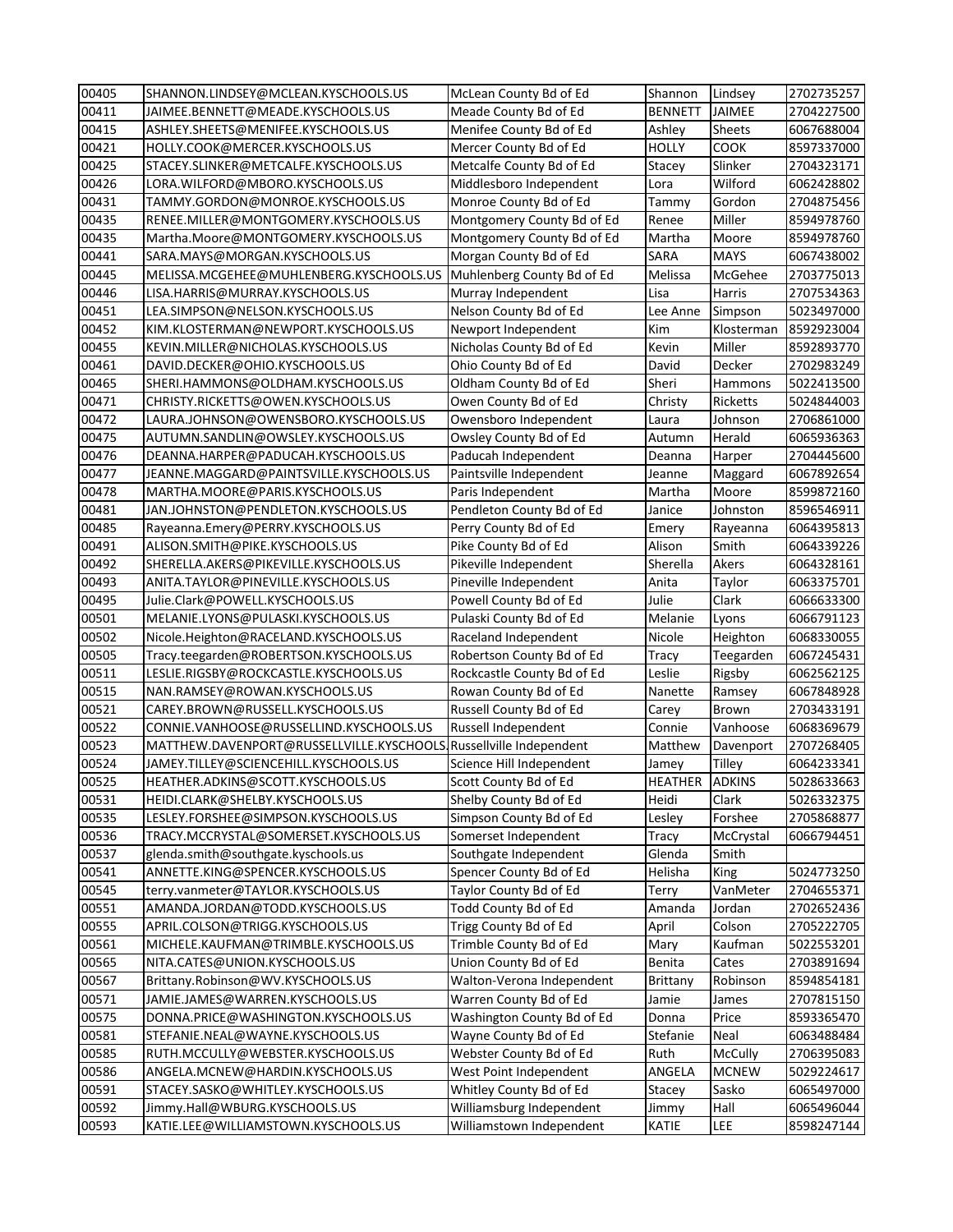| 00595          | JANET.KING@WOLFE.KYSCHOOLS.US           | Wolfe County Bd of Ed                                           | Janet                        | King                           | 6066688005               |
|----------------|-----------------------------------------|-----------------------------------------------------------------|------------------------------|--------------------------------|--------------------------|
| 00601          | AMANDA.MILBY@WOODFORD.KYSCHOOLS.US      | Woodford County Bd of Ed                                        | <b>AMANDA</b>                | <b>MILBY</b>                   | 8598794600               |
| 00616          | JPATE@OVEC.ORG                          | Ohio Valley Educational Coop                                    | JENNIE                       | <b>PATE</b>                    | 5026473533               |
| 00622          | VALARIE.CAMPBELL@HAZARD.KYSCHOOLS.US    | <b>KY Valley Educational Coop</b>                               | Valarie                      | Campbell                       | 6064363161               |
| 00630          | MELANIE.NIX@WKEC.ORG                    | <b>West KY Educational Coop</b>                                 | <b>MELANIE</b>               | <b>NIX</b>                     | 2708096966               |
| 00700          | TESSA.LOVE@KEDC.ORG                     | KY Educ Develop Coop                                            | <b>CONTESSA LOVE</b>         |                                | 6069292215               |
| 00701          | TONYA.WEYER@NKCES.ORG                   | Northern KY Coop                                                | <b>TONYA</b>                 | <b>WEYER</b>                   | 8594428600               |
| 00703          | DAN.JONES@GRREC.ORG                     | Green River Ed Coop                                             | Dan                          | Jones                          | 2705632113               |
| 00704          | SHARON.MUSCARELLA@CKEC.ORG              | <b>Central KY Educational Coop</b>                              | Sharon                       | Muscarella                     | 8592328885               |
| 00705          | JOHNDA.BALES@SESCCOOP.ORG               | Southeast/South-Central Ed Coop Johnda                          |                              | <b>Bales</b>                   | 8595751617               |
| 10005          | JENNIFER.WOOD@LRC.KY.GOV                | Legislative Research Commission                                 | <b>JENNIFER</b>              | <b>WOOD</b>                    | 5025648100               |
| 10010          | ANNE.WHALEN@LRC.KY.GOV                  | Legislative Research Commission                                 | <b>ANNE</b>                  | <b>WHALEN</b>                  | 5025648100               |
| 20020          | REBECCA.STEPHENS@KY.GOV                 | Judicial Form Retirement System                                 | Rebecca                      | Stephens                       | 5025645310               |
| 20025          | AMYROE@KYCOURTS.NET                     | Admin Office of the Courts                                      | AMY                          | <b>ROE</b>                     | 5025732350               |
| 31030          | JCOX@PROSECUTORS.KY.GOV                 | Unified Prosecutorial System                                    | Julie                        | Cox                            | 5026965455               |
| 31035          | JAMIE.WHITE@KY.GOV                      | Dept of Agriculture                                             | <b>JAMIE</b>                 | <b>WHITE</b>                   | 5027820290               |
| 31040          | KIM.MCGAUGHEY@KY.GOV                    | <b>Attorney General</b>                                         | <b>KIMBERLY</b>              | MCGAUGHE 5026965620            |                          |
| 31045          | GLENDA.HAGER@KY.GOV                     | <b>Auditor of Public Accounts</b>                               | <b>GLENDA</b>                | <b>HAGER</b>                   | 5025645841               |
| 31066          | MICHELLE.STARKWEATHER@KY.GOV            | Registry of Election Finance                                    |                              | MICHELLE STARKWEAT 5027827410  |                          |
| 31070          | ELIZABETH.CUNNINGHAM@KY.GOV             | Governor                                                        |                              | ELIZABETH CUNNINGHAM           |                          |
| 31074          | JOHN.OSTROSKE@KY.GOV                    | Dept of Veterans' Affairs                                       | <b>JOHN</b>                  | <b>OSTROSKE</b>                | 5025649203               |
| 31076          | ELIZABETH.CUNNINGHAM                    | <b>Military Affairs Commission</b>                              |                              | ELIZABETH CUNNINGHA 5025640780 |                          |
| 31082          | MELINDA.PARRISH@KY.GOV                  | KY Infrastructure Authority                                     | MELINDA PARRISH              |                                | 5028923467               |
| 31085          | elizabeth.cunningham@ky.gov             | Lieutenant Governor                                             |                              | ELIZABETH CUNNINGHA 5025640780 |                          |
| 31089          | ELIZABETH.CUNNINGHAM@KY.GOV             | Agricultural Development Board                                  |                              | ELIZABETH CUNNINGHAM           |                          |
| 31094          | Elizabeth.cunningham@KY.GOV             | The Office of Homeland Security                                 |                              | ELIZABETH CUNNINGHAM           |                          |
| 31095          | JULIA.A.POPE.NFG@MAIL.MIL               | <b>Military Affairs</b>                                         | JULIA                        | <b>POPE</b>                    |                          |
| 31097          | ELIZABETH.CUNNINGHAM@KY.GOV             | Office of Minority Empowerment   ELIZABETH CUNNINGHA 5025640780 |                              |                                |                          |
| 31099          | elizabeth.cunningham@ky.gov             | Office of Faith Based & Communit ELIZABETH CUNNINGHA 5025640780 |                              |                                |                          |
| 31100          | LORI.CASEY@KYRET.KY.GOV                 | Kentucky Retirement Systems (Em LORI                            |                              | <b>CASEY</b>                   | 5026968594               |
| 31110          | elizabeth.cunningham@ky.gov             | Secretary of the Cabinet                                        |                              | ELIZABETH CUNNINGHA 5025640780 |                          |
| 31112          | MELINDA.PARRISH@KY.GOV                  | Local Government                                                | MELINDA PARRISH              |                                | 5028923467               |
| 31120          | MICHELLE.STARKWEATHER@KY.GOV            | Secretary of State                                              |                              | MICHELLE STARKWEATI            | 5027827410               |
| 31125          | REBECCA.COMLEY@KY.GOV                   | Treasury                                                        | REBECCA COMLEY               |                                | 5025644722               |
| 31136          | ELIZABETH.MORGAN@KY.GOV                 | Ky Board for Medical Imaging & RaELIZABETH MORGAN               |                              |                                | 5027825687               |
| 31137          | elizabeth.cunningham@ky.gov             | KY Communications Network AuthELIZABETH CUNNINGHA 5025640780    |                              |                                |                          |
| 31150          | SUSAN.ELLIS@KY.GOV                      | <b>Board of Accountancy</b>                                     | <b>SUSAN</b>                 | <b>ELLIS</b>                   | 5027828813               |
| 31165          | mason.mcnulty@ky.gov                    | <b>Board of Barbering</b>                                       | <b>MASON</b>                 | <b>MCNULTY</b>                 |                          |
| 31180          | JEFFREY.ALLEN@KY.GOV                    | <b>Board of Denistry</b>                                        | <b>JEFF</b>                  | <b>ALLEN</b>                   | 8593511665               |
| 31185          | MICHELLE.STARKWEATHER@KY.GOV            | <b>Board of Elections</b>                                       |                              | MICHELLE STARKWEATI            | 5027827410               |
| 31190          | julie.pavlovapeoples@ky.gov             | Board of Emblmers and Funeral HoJulie                           |                              | Pavlova-Peoples                |                          |
| 31200          | CORDELIA.HARBUT@KY.GOV                  | <b>KY Board of Architects</b>                                   | <b>CORDELIA</b>              | <b>HARBUT</b>                  | 8592462069               |
| 31205          | KY.LABD@KY.GOV                          | Bd of Examrs/Reg of Ldscp Archs oJANE                           |                              | <b>GARDNER</b>                 | 8592462753               |
| 31215          | MARC.KELLY@KY.GOV                       | <b>Bd of Social Workers</b>                                     | <b>MARC</b>                  | KELLY                          |                          |
| 31215          | MARC.KELLY@KY.GOV                       | <b>Bd of Social Workers</b>                                     | <b>MARC</b>                  | <b>KELLY</b>                   |                          |
| 31225          | SHARON.CRAIG@KY.GOV                     | Bd of Hairdressers & Cosmetology SHARON                         |                              | <b>CRAIG</b>                   | 5027820774               |
| 31245          | MICHELLE.HUMPICH@KY.GOV                 | <b>Board of Medical Licensure</b>                               | MICHELLE HUMPICH             |                                | 5024297939               |
| 31250          | ANGIE.SPENCER@KY.GOV                    | <b>Board of Nursing</b>                                         | Angie                        | Spencer                        |                          |
| 31260          | CARSON.KERR@KY.GOV                      | <b>Board of Optometric Examiners</b>                            | CARSON                       | <b>KERR</b>                    |                          |
| 31263          | TAMARA.MCDANIEL@KY.GOV                  | Board of Respiratory Care Practitid TAMI                        |                              | <b>MCDANIEL</b>                | 8592462747               |
| 31268          | GWENR.MCDONALD@KY.GOV                   | Personnel Board                                                 |                              | GWENDOL MCDONALD               | 5025647830               |
| 31270          | DARLA.SAYRE@KY.GOV                      | <b>Board of Pharmacy</b>                                        | <b>DARLA</b>                 | SAYRE                          | 5025648128               |
| 31275          | Stephen.curley@ky.gov                   | <b>Bd of Physical Therapists</b>                                | Stephen                      | Curley                         | 5024297140               |
| 31290          | WANDA.JORDAN@KY.GOV                     | <b>Bd of Professional Engineers</b>                             | <b>WANDA</b>                 | <b>JORDAN</b>                  | 5027825842               |
| 31345          | elizabeth.cunningham@ky.gov             | <b>School Facilities Construction</b>                           |                              | ELIZABETH CUNNINGHAM           |                          |
| 31354          |                                         |                                                                 |                              |                                |                          |
|                | elizabeth.cunningham@ky.gov             | Executive Branch Ethics CommissidELIZABETH CUNNINGHA 5025640780 |                              |                                |                          |
| 31370<br>31415 | BRANDON.ROSS@KY.GOV<br>RAE.SMITH@KY.GOV | Human Rights Commission<br>Council on Postsecondary Educ        | <b>Brandon</b><br><b>RAE</b> | Ross<br><b>SMITH</b>           | 5025669965<br>5028923058 |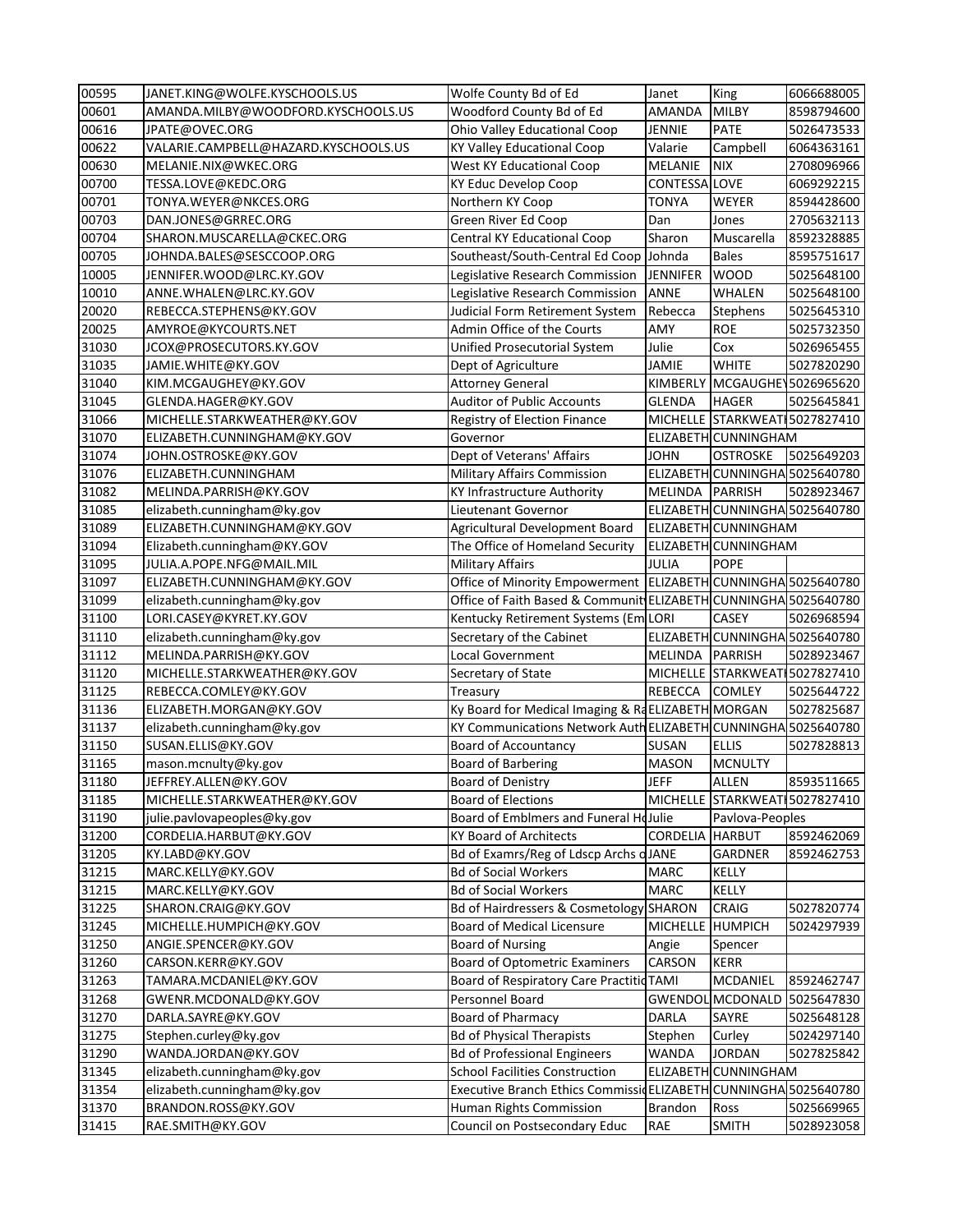| 31765 | ELIZABETH.CUNNINGHAM@KY.GOV        | Office of State Budget Director                                     |                         | ELIZABETH CUNNINGHAM           |                                |
|-------|------------------------------------|---------------------------------------------------------------------|-------------------------|--------------------------------|--------------------------------|
| 31765 | ELIZABETH.CUNNINGHAM@KY.GOV        | Office of State Budget Director                                     |                         |                                | ELIZABETH CUNNINGHA 5025640780 |
| 35605 | ERIC.SIZEMORE@KY.GOV               | Trans-Office of the Secretary                                       | Eric                    | Sizemore                       | 5027825681                     |
| 35607 | PAMELA.BROOKMAN@KY.GOV             | <b>Trans-Office of Legal Services</b>                               | Pamela                  | Brookman                       |                                |
| 35609 | Leigh.Farris@ky.gov                | <b>Trans-Office of Support Services</b>                             | LEIGH                   | <b>FARRIS</b>                  |                                |
| 35615 | Ambra.Smith@KY.GOV                 | <b>Trans-Department of Aviation</b>                                 | Ambra                   | Smith                          | 5027820807                     |
| 35616 | STEPHANIE.HUKILL@KY.GOV            | Trans Office of Personnel Mgt                                       | <b>STEPHANIE HUKILL</b> |                                |                                |
| 35617 | Leigh.Robinson@ky.gov              | Trans-Office of Information Techn LEIGH                             |                         | <b>ROBINSON</b>                |                                |
| 35618 | Leigh.Robinson@ky.gov              | <b>Trans-Office of Audits</b>                                       | LEIGH                   | <b>ROBINSON</b>                |                                |
| 35619 | leigh.farris@ky.gov                | Trans-Office of Transporation DelivLEIGH                            |                         | <b>FARRIS</b>                  |                                |
| 35625 | LAURA.CLARK@KY.GOV                 | Trans-Office of Personnel Mgt.                                      | LAURA                   | <b>CLARK</b>                   |                                |
| 35628 | pamela.brookman@ky.gov             | Trans-Dept of Highways-Rural & MPamela                              |                         | Brookman                       |                                |
| 35630 | jackie.wyatt@ky.gov                | Trans-Dept of Vehicle Registration JACKIE                           |                         | <b>WYATT</b>                   | 5027824966                     |
| 36635 | DONNA.MOORE@KY.GOV                 | EDev-Office of the Secretary                                        | <b>DONNA</b>            | <b>MOORE</b>                   | 5027821935                     |
| 39075 | MWEST@KHEAA.COM                    | FN&A-KY Higher Ed Assist Auth                                       | <b>MELANIE</b>          | <b>WEST</b>                    | 5026967231                     |
| 39079 | elizabeth.cunningham@ky.gov        | FN&A-Commonwealth Office of TeELIZABETH CUNNINGHA 5025640780        |                         |                                |                                |
| 39084 | ELIZABETH.CUNNINGHAM@KY.GOV        | FN&A-Ky River Authority                                             |                         |                                | ELIZABETH CUNNINGHA 5025640780 |
| 39103 | CYNDI.ABRAMS@KY.GOV                | Office of PVA's                                                     | <b>CYNTHIA</b>          | <b>ABRAMS</b>                  | 5028037305                     |
| 39130 | ELIZABETH.CUNNINGHAM@KY.GOV        | FN&A-Dept of Revenue                                                |                         |                                | ELIZABETH CUNNINGHA 5025640780 |
| 39750 | elizabeth.cunningham@ky.gov        | FN&A-Office of the Secretary                                        |                         | ELIZABETH CUNNINGHA 5025640780 |                                |
| 39757 | ELIZABETH.CUNNINGHAM@KY.GOV        | FN&A-Office of the Inspector GendELIZABETH CUNNINGHAM               |                         |                                |                                |
| 39758 | ELIZABETH.CUNNINGHAM@KY.GOV        | FN&A-Office of the Controller                                       |                         |                                | ELIZABETH CUNNINGHA 5025640780 |
| 39785 | ELIZABETH.CUNNINGHAM@KY.GOV        | FN&A-Dept for Facilities and Support ELIZABETH CUNNINGHA 5025640780 |                         |                                |                                |
| 39934 | jerry.knochelmann@KENTONCOUNTY.ORG | KENTON COUNTY SHERIFF OFFICE Jerome                                 |                         |                                | Knochelmanı 8593921808         |
| 39937 | NPIATT@FAYETTECOUNTYCLERK.COM      | <b>Fayette County Clerk</b>                                         | <b>NANCY</b>            | <b>PIATT</b>                   | 8592538324                     |
| 39939 | shelley.renfrow@ky.gov             | <b>Daviess County Clerk</b>                                         | Shelley Anr Renfrow     |                                | 2706858434                     |
| 39940 | sobryan@dcsdky.com                 | <b>Daviess County Sheriff</b>                                       | Shelly                  | O'Bryan                        | 2706858444                     |
| 39943 | cheryl.padgett@ky.gov              | <b>Hardin County Clerk</b>                                          | <b>CHERYL</b>           | <b>PADGETT</b>                 | 2709828536                     |
| 39944 | PHOLCOMB@HCKY.ORG                  | <b>Hardin County Sheriff</b>                                        | <b>PAMELA</b>           | <b>HOLCOMB</b>                 | 2707655133                     |
| 39945 | SARA.HARP@KY.GOV                   | <b>WARREN COUNTY CLERK OFFICE</b>                                   | SARA                    | <b>HARP</b>                    | 2708429416                     |
| 45470 | CINDY.VANCE@KCTCS.EDU              | KY Community & Tech College Sys Cynthia                             |                         | Vance                          | 8592563356                     |
| 50235 | LISA.BARNER@KYVENUES.COM           | Comm Bd Kentucky State Fair                                         | Lisa                    | Barner                         | 5023675239                     |
| 50410 | STACEY.HILES@KY.GOV                | Kentucky Heritage Council                                           | <b>STACEY</b>           | <b>HILES</b>                   | 5028923227                     |
| 50529 | STACEY.HILES@KY.GOV                | Kentucky Arts Council                                               | <b>STACEY</b>           | <b>HILES</b>                   | 5028923227                     |
| 50529 | STACEY.HILES@KY.GOV                | Kentucky Arts Council                                               | <b>STACEY</b>           | <b>HILES</b>                   | 5028923227                     |
| 50550 | STACEY.HILES@KY.GOV                | <b>Comm KY Historical Society</b>                                   | <b>STACEY</b>           | <b>HILES</b>                   | 5028923227                     |
| 50660 | JUDY.BROUGH@KY.GOV                 | Comm Dept of Fish & Wildlife                                        | Judy                    | Brough                         | 5025643400                     |
| 50665 | KELLY.CROWE@KY.GOV                 | Comm KY Horse Park                                                  | Kelly                   | Crowe                          | 8592594201                     |
| 50670 | VALERIE.REPLOGLE@KY.GOV            | Comm Dept of Parks                                                  | VALERIE                 | <b>REPLOGLE</b>                | 5028923380                     |
| 50850 | STACEY.HILES@KY.GOV                | Comm Office of the Secretary                                        | <b>STACEY</b>           | <b>HILES</b>                   |                                |
| 50852 | TERESA.PARRETT@KY.GOV              | Comm KY Artisans Ctr at Berea                                       | <b>TERESA</b>           | PARRETT                        | 8599855448                     |
| 50860 | STACEY.HILES@KY.GOV                | <b>KY Department of Tourism</b>                                     | <b>STACEY</b>           | <b>HILES</b>                   | 5028923227                     |
| 51340 | BRANDYH.GROVES@KY.GOV              | Educ-Commission on Deaf & Hard BRANDY                               |                         | <b>GROVES</b>                  | 5025642855                     |
| 51407 | BRANDYH.GROVES@KY.GOV              | Educ-KY Environmental Educ Coun BRANDY                              |                         | <b>GROVES</b>                  |                                |
| 51530 | BRANDYH.GROVES@KY.GOV              | Educ-Office of the Secretary                                        | <b>BRANDY</b>           | <b>GROVES</b>                  |                                |
| 51531 | BRANDYH.GROVES@KY.GOV              | Educ-Dept Workforce Investment   BRANDY                             |                         | <b>GROVES</b>                  | 5025642855                     |
| 51532 | BRANDYH.GROVES@KY.GOV              | Educ-KY Commission on Proprieta BRANDY                              |                         | <b>GROVES</b>                  |                                |
| 51540 | TIFFANY.YEAST@EDUCATION.KY.GOV     | <b>Educ-Dept of Education</b>                                       | <b>TIFFANY</b>          | <b>YEAST</b>                   |                                |
| 51545 | JFITZPATRICK@KET.ORG               | <b>Educ-KY Educational Television</b>                               | JILL                    |                                | FITZPATRICK 8592587030         |
| 51555 | BRANDYH.GROVES@KY.GOV              | Educ-Dept for Libraries & Archives BRANDY                           |                         | <b>GROVES</b>                  | 5025642855                     |
| 53721 | CHFSBENEFITS@KY.GOV                | H&FS- Office of the Secretary                                       | <b>JULIA</b>            | <b>HUGHES</b>                  | 5025647770                     |
| 53723 | CHFSBENEFITS@KY.GOV                | H&FS-Office of Inspector General JJULIA                             |                         | <b>HUGHES</b>                  | 5025647770                     |
| 53725 | CHFSBENEFITS@KY.GOV                | H&FS-Dept for Aging & Independe JULIA                               |                         | <b>HUGHES</b>                  | 5025647770                     |
| 53727 | CHFSBENEFITS@KY.GOV                | H&FS-Department for Income Sup JULIA                                |                         | <b>HUGHES</b>                  | 5025647770                     |
| 53728 | CHFSBENEFITS@KY.GOV                | H&FS-Department for Public Healt JULIA                              |                         | <b>HUGHES</b>                  | 5025647770                     |
| 53729 | CHFSBENEFITS@KY.GOV                | H&FS-Dept for Behavorial Health JJULIA                              |                         | <b>HUGHES</b>                  | 5025647770                     |
| 53730 | CHFSBENEFITS@KY.GOV                | H&FS-Dept for Family Resource CeJULIA                               |                         | <b>HUGHES</b>                  | 5025647770                     |
| 53736 | CHFSBENEFITS@KY.GOV                | H&FS-Dept for Community Based \$JULIA                               |                         | <b>HUGHES</b>                  | 5025647770                     |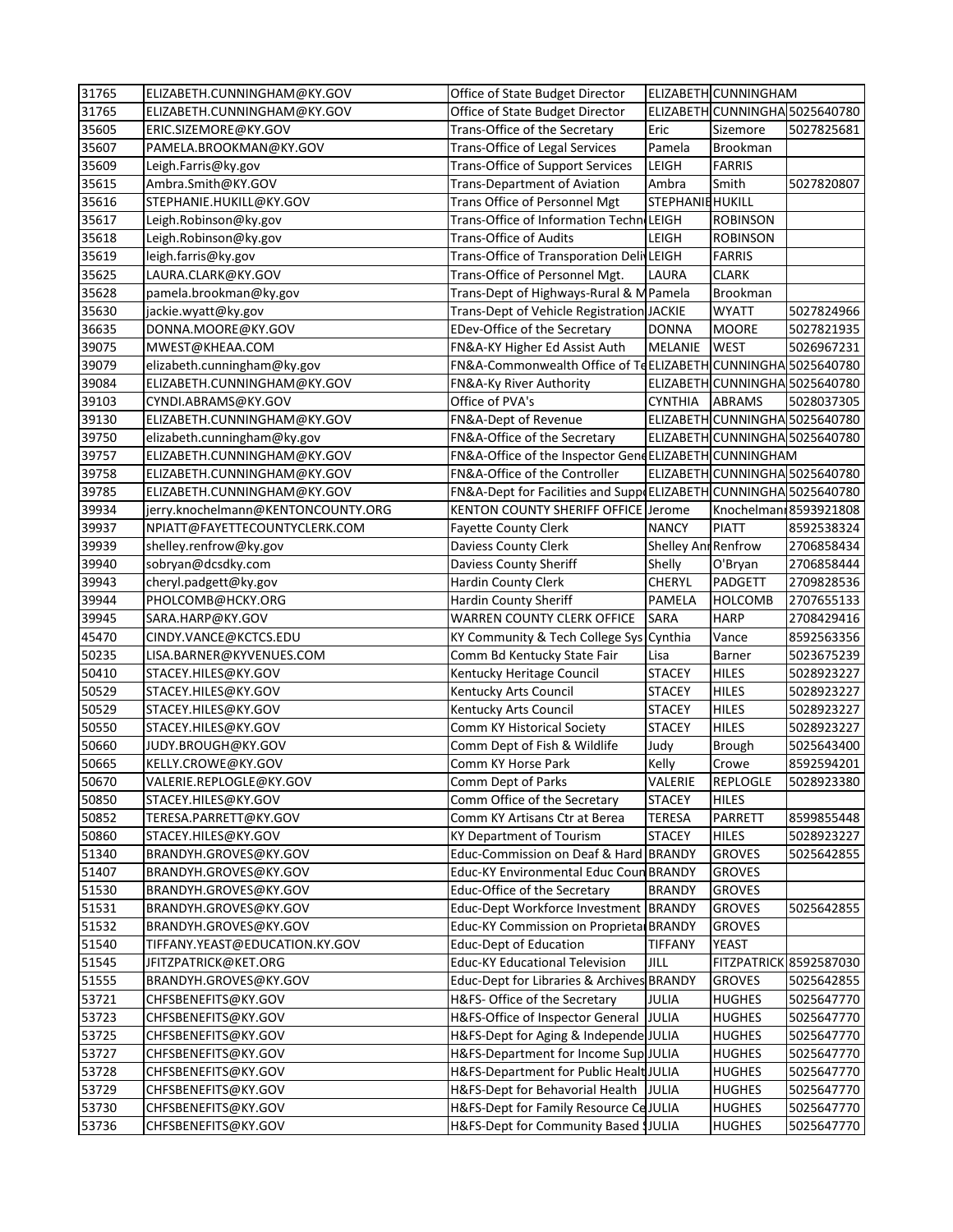| 53739          | CHFSBENEFITS@KY.GOV                                                                               | H&FS-KY Office of Health Data and JULIA     |                 | <b>HUGHES</b>            | 5025647770               |
|----------------|---------------------------------------------------------------------------------------------------|---------------------------------------------|-----------------|--------------------------|--------------------------|
| 53739          | CHFSBENEFITS@KY.GOV                                                                               | H&FS-Division of Health Benefit Ex JULIA    |                 | <b>HUGHES</b>            | 5025647770               |
| 53739          | CHFSBENEFITS@KY.GOV                                                                               | H&FS-Division of Certificate of NedJULIA    |                 | <b>HUGHES</b>            | 5025647770               |
| 53746          | CHFSBENEFITS@KY.GOV                                                                               | H&FS-Dept for Medicaid Services             | JULIA           | <b>HUGHES</b>            | 5025647770               |
| 53767          | CHFSBENEFITS@KY.GOV                                                                               | Office for Children w/Special HealtJULIA    |                 | <b>HUGHES</b>            | 5025647770               |
| 54500          | RENATA.SIMMONS@KY.GOV                                                                             | J&PS Office of the Secretary                | <b>RENATA</b>   | <b>SIMMONS</b>           | 5025647554               |
| 54515          | kristiee.stivers@ky.gov                                                                           | J&PS-Dept of Public Advocacy                | <b>KRISTIE</b>  | <b>STIVERS</b>           |                          |
| 54520          | AMANDA.ARNOLD@KY.GOV                                                                              | J&PS- Dept of KY State Police               | Amanda          | Arnold                   | 5027821859               |
| 54523          | Melanie.Jenkins@KY.GOV                                                                            | J&PS- Dept of Juvenile Justice              | Melanie         | Jenkins                  |                          |
| 54525          | TINA.MOSS@KY.GOV                                                                                  | J&PS-Dept Criminal Justice Train            | <b>TINA</b>     | <b>MOSS</b>              | 8596225894               |
| 54527          | TABITHA.HOBBS@KY.GOV                                                                              | J&PS- Dept of Corrections                   | <b>TABITHA</b>  | <b>HOBBS</b>             | 5028923246               |
| 55790          | TANYAR.LAWRENCE@KY.GOV                                                                            | Personnel Cabinet Office of Sec             | <b>TANYA</b>    | LAWRENCE                 |                          |
| 55793          | TANYAR.LAWRENCE@KY.GOV                                                                            | Personnel Cabinet Office of Sec             | <b>TANYA</b>    | LAWRENCE                 | 5025646783               |
| 55794          | TANYAR.LAWRENCE@KY.GOV                                                                            | <b>Personnel Cabinet</b>                    | <b>TANYA</b>    | LAWRENCE                 | 5025646783               |
| 56102          | LESLIE.TINDALL@KY.GOV                                                                             | Office of the Secretary                     | <b>LESLIE</b>   | <b>TINDALL</b>           | 5027820724               |
| 56106          | LESLIE.TINDALL@KY.GOV                                                                             | Department of Workplace Standar LESLIE      |                 | <b>TINDALL</b>           | 5027820724               |
| 56107          | LESLIE.TINDALL@KY.GOV                                                                             | Department of Workers' Claims               | <b>LESLIE</b>   | <b>TINDALL</b>           | 5027820724               |
| 56113          | LESLIE.TINDALL@KY.GOV                                                                             | <b>KOSH Review Commission</b>               | <b>LESLIE</b>   | <b>TINDALL</b>           | 5027820724               |
| 56114          | LESLIE.TINDALL@KY.GOV                                                                             | <b>WC Funding Commission</b>                | <b>LESLIE</b>   | <b>TINDALL</b>           | 5027820724               |
| 56117          | LESLIE.TINDALL@KY.GOV                                                                             | KY OCCUPATIONAL SAFETY & HEALLESLIE         |                 | <b>TINDALL</b>           | 5027820724               |
| 56142          | leslie.tindall@Ky.gov                                                                             | Office of Unemployment Insurance Leslie     |                 | Tindall                  | 5027820724               |
| 57123          | TIFFANYC.TAYLOR@KY.GOV                                                                            | <b>Public Service Commission</b>            | <b>TIFFANY</b>  | <b>TAYLOR</b>            | 5027827389               |
| 57124          | NINA.HOCKENSMITH@KY.GOV                                                                           | KY State Nature Preserves Commis NINA       |                 |                          | HOCKENSMI 5027826976     |
| 57126          | KATIE.CONNER@KY.GOV                                                                               | Office of the Secretary                     | <b>KATIE</b>    | <b>CONNER</b>            | 5027826397               |
| 57127          | NINA.HOCKENSMITH@KY.GOV                                                                           | Dept for Energy Development                 | <b>NINA</b>     |                          | HOCKENSMI 5027826976     |
| 57128          | katie.conner@ky.gov                                                                               | Dept for Natural Resources                  | Katie           | Conner                   | 5027826397               |
| 57129          | katie.conner@ky.gov                                                                               | Dept for Environmental Protection Katie     |                 | Conner                   | 5027826397               |
| 57139          | NINA.HOCKENSMITH@KY.GOV                                                                           | <b>Office of Administrative Services</b>    | Katie           | Conner                   | 5027826397               |
| 57140          | SONIA.WHITE@KY.GOV                                                                                | Office of Kentucky Nature Preserve SONIA    |                 | <b>WHITE</b>             | 5027826293               |
| 57141          | TIFFANYC.TAYLOR@KY.GOV                                                                            | Office of Energy Policy                     | <b>TIFFANY</b>  | <b>TAYLOR</b>            |                          |
| 58374          | JESSICA.VANSICKEL@KY.GOV                                                                          | <b>Horse Racing Authority</b>               | <b>JESSICA</b>  | <b>VAN SICKEL</b>        |                          |
| 58671          | SUSAN.ELLIS@KY.GOV                                                                                | Kentucky Claims Commission                  | <b>SUSAN</b>    | <b>ELLIS</b>             | 5027821103               |
| 58675          | SUSAN.ELLIS@KY.GOV                                                                                | Office of the Secretary                     | <b>SUSAN</b>    | <b>ELLIS</b>             |                          |
| 58676          | epaul@Ky.gov                                                                                      | Department of Insurance                     | <b>EMILY</b>    | PAUL                     | 5027825220               |
| 58677          | SUSAN.ELLIS@KY.GOV                                                                                | PPC-Occupations and Professions SUSAN       |                 | <b>ELLIS</b>             | 5024782110               |
| 58678          | epaul@ky.gov                                                                                      | Ky Boxing and Wrestling Commissi EMILY      |                 | PAUL                     |                          |
| 58680          | Susan.Ellis@ky.gov                                                                                | Dept of Alcoholic Beverage Contro SUSAN     |                 | <b>ELLIS</b>             | 5027828813               |
| 58681          | EPAUL@KY.GOV                                                                                      | Department of Charitable Gaming EMILY       |                 | PAUL                     |                          |
| 58685          | JESSICA.VANSICKEL@KY.GOV                                                                          | Department of Financial Institution JESSICA |                 | <b>VAN SICKEL</b>        |                          |
| 58690          | ERIKA.BROWN@KY.GOV                                                                                | Depart of Housing Building & Con   ERIKA    |                 | <b>BROWN</b>             |                          |
| 70001          | tracey@thesanctuaryinc.com                                                                        | Sanctuary, Inc.                             | Tracey          | <b>Blane</b>             | 2708854572               |
| 70002          | BLUNSFORD@SAFEHARBORKY.ORG                                                                        | <b>SAFE HARBOR</b>                          | <b>Beth</b>     | Lunsford                 | 6063299304               |
| 70004          | JFERRELL@ampersandky.org                                                                          | <b>Bluegrass Rape Crisis Center</b>         | <b>JENNIFER</b> | <b>FERRELL</b>           | 8596182018               |
| 70005          | KRISTI.HARDIN@KY.GOV                                                                              | MADISON COUNTY CHILD SUPPOR KRISTI          |                 | <b>HARDIN</b>            | 8596244719               |
| 70006          | DENISE@CITYOFSIMPSONVILLEKY.COM                                                                   | <b>CITY OF SIMPSONVILLE</b>                 | <b>DENISE</b>   | <b>MILLER</b>            | 5027228110               |
| 70008          | PATRICIA.SIMMS@KY.GOV                                                                             | Washington County Child Support Patricia    |                 | <b>Simms</b>             | 8593363901               |
| 70009          | KEVIN.MONTGOMERY@KY.GOV                                                                           | <b>GARRARD COUNTY CLERK OFFICE KEVIN</b>    |                 |                          | MONTGOME8597923071       |
| 70019          | JMILBURN@ANDERSONPUBLICLIBRARY.ORG                                                                | Anderson Co. Public Library                 | <b>JACKIE</b>   | <b>MILBURN</b>           | 5028396420               |
| 70020          | tpendleton@housingah.org                                                                          | Housing Authority of Hopkinsville Terri     |                 | Pendleton                | 2708874275               |
| 70021<br>70022 | ASHTON.WASSON@FAYETTECOUNTYATTORNEY.CONFAYETTE CO ATTORNEY CLERICAL (Ashton<br>RROMERO@OCWDKY.ORG | OHIO CO WATER DISTRICT                      | <b>RENETTA</b>  | Wasson<br>ROMERO         | 8592261840<br>2702987704 |
| 80000          | ABBY.SUTHERLAND@KYRET.KY.GOV                                                                      | KY Retirement Systems (KRS Retire Abby      |                 | Sutherland               | 5026968716               |
| 81000          | CINDY.VANCE@KCTCS.EDU                                                                             | <b>KCTCS Retirees</b>                       | Cynthia         | Vance                    | 8592563356               |
| 85000          | COURTNEY.MANGIONE@TRS.KY.GOV                                                                      | <b>Teachers Retirement System</b>           | Courtney        | Mangione                 |                          |
| 86000          | REBECCA.STEPHENS@KY.GOV                                                                           | Judicial Retirement System                  | Rebecca         | <b>Stephens</b>          | 5025645310               |
| 87000          | REBECCA.STEPHENS@KY.GOV                                                                           | Legislative Retirement System               | <b>REBECCA</b>  | <b>STEPHENS</b>          | 5025645310               |
| 89000          | LEEANN.UEBEL@TRS.KY.GOV                                                                           | Teachers Retirement System (Emp Leeann      |                 | Uebel                    | 5028488513               |
| 90002          | VERONICA.ANDERSON@KY.GOV                                                                          | Allen County Health Dept                    |                 | <b>VERONICA ANDERSON</b> | 2702374423               |
|                |                                                                                                   |                                             |                 |                          |                          |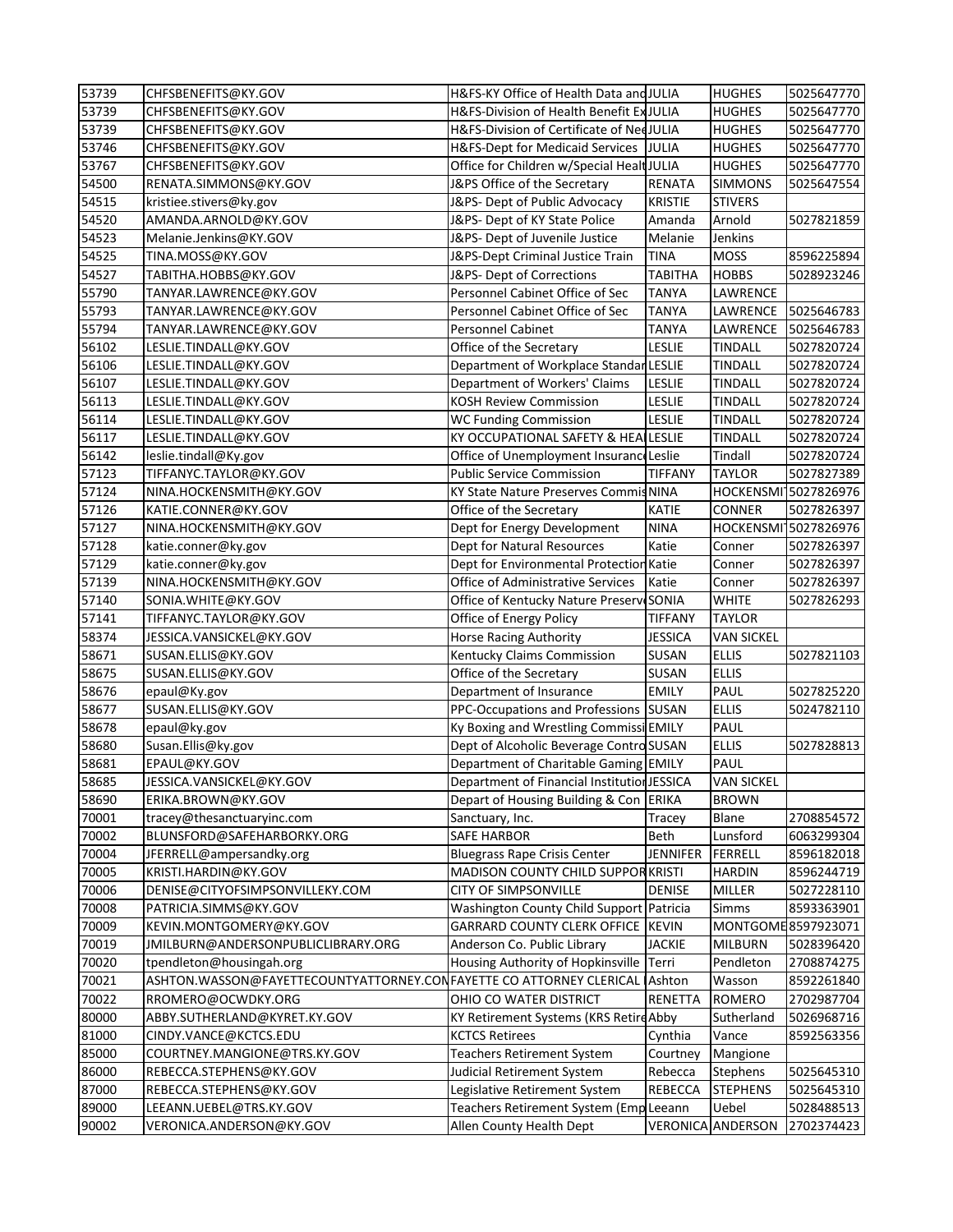| 90003 | CARLENAM.NORTON@KY.GOV          | Anderson County Health Dept                | Carlena          | Norton         | 5028394551             |
|-------|---------------------------------|--------------------------------------------|------------------|----------------|------------------------|
| 90009 | LISAB.CARPENTER@KY.GOV          | Bourbon County Health Dept                 | Lisa             | Carpenter      | 8599871915             |
| 90011 | BRENDAB.GOGGIN@KY.GOV           | <b>Boyle County Health Dept</b>            | <b>Brenda</b>    | Goggin         | 8592362053             |
| 90012 | JOHNT.DELLS@KY.GOV              | <b>Bracken County Health Dept</b>          | John             | Dells          | 6067352157             |
| 90013 | BETH.MILLER@KY.GOV              | <b>Breathitt County Health Dept</b>        | Elizabeth        | Miller         | 6066668052             |
| 90014 | SANDRAM.COLEMAN@KY.GOV          | <b>Breckinridge County Health Dept</b>     | Sandra           | Coleman        | 2707565121             |
| 90015 | kimberlyl.rummage@KY.GOV        | <b>Bullitt County Health Dept</b>          | Kimberly         | Rummage        | 5029557837             |
| 90024 | Jarrod.cato@ky.gov              | Christian County Health Dept               | Timothy          | Jarrod         | 2708874160             |
| 90025 | LESLIE.AITKEN2@KY.GOV           | <b>Clark County Health Dept</b>            | Leslie           | Aitken         | 8597444482             |
| 90033 | REBECCAJ.BLEVINS@KY.GOV         | <b>Estill County Health Dept</b>           | Rebecca          | <b>Blevins</b> | 6067235181             |
| 90035 | DEBORAHJ.DELLS@KY.GOV           | Fleming County Health Dept                 | Deborah          | <b>Dells</b>   | 6068456511             |
| 90036 | BETHANYL.TACKETT@KY.GOV         | Floyd County Health Dept                   | Bethany          | Tackett        | 6068862788             |
| 90037 | BECKI.CASEY@KY.GOV              | Franklin County Health Dept                | Becki            | Casey          | 5025644269             |
| 90040 | DONETTEH.MCQUEEN@KY.GOV         | <b>Garrard County Health Dept</b>          | Donette          | McQueen        | 8597922153             |
| 90045 | JACKLYND.APPLEGATE@KY.GOV       | <b>Greenup County Health Dept</b>          | Jacklyn          | Applegate      | 6064739838             |
| 90054 | CINDIA.COOK@KY.GOV              | <b>Hopkins County Health Dept</b>          | Cindi            | Cook           | 2708215242             |
| 90057 | REBECCAP.WALLACE@KY.GOV         | Jessamine County Health Dept               | Rebecca          | Wallace        | 8598854149             |
| 90058 | DEANAJ.WELLS@KY.GOV             | Johnson County Health Dept                 | Deana            | Wells          | 6067892590             |
| 90061 | CARLAJ.PHIPPS@KCHDKY.ORG        | Knox County Health Dept                    | Carla            | Stephens       | 6065463486             |
| 90063 | STEPHANIEN.MARTIN@KY.GOV        | Laurel County Health Dept                  | Stephanie Martin |                | 6068645244             |
| 90068 | PAMELA.ELLIOTT@KY.GOV           | Lewis County Health Dept                   | Pamela           | Elliottferrell | 6067962632             |
| 90069 | DIANE.MILLER@KY.GOV             | Lincoln County Health Dept                 | Diane            | Miller         | 6063653106             |
| 90076 | LORIK.KNUTSON@KY.GOV            | Madison County Health Dept                 | Lori             | Knutson        | 8596264233             |
| 90077 | SHERRY.HELTON@KY.GOV            | Magoffin County Health Dept                | Sherry           | Helton         | 6063496212             |
| 90079 | cthompson@mcphd.org             | Marshall County Health Dept                | Cathy            | Thompson       | 2705271496             |
| 90080 | STEPHEN.WARD@KY.GOV             | Martin County Health Dept                  | Stephen          | Ward           | 6062987752             |
| 90084 | SUSANL.MURPHY@KY.GOV            | Mercer County Health Dept                  | Susan            | Murphy         | 8597344522             |
| 90086 | LD.SCOTT@KY.GOV                 | Monroe County Health Dept                  | Linda            | Scott          | 2704876782             |
| 90087 | DAKOTAD.HEISE@KY.GOV            | Montgomery County Health Dept              | Dakota           | Heise          | 8594972419             |
| 90089 | SHEREEK.FUQUA@KY.GOV            | Muhlenberg County Health Dept              | Sheree           | Fuqua          | 2707545741             |
| 90093 | DELOISR.YANTZ@KY.GOV            | <b>Oldham County Health Dept</b>           | Delois           | Yantz          | 5022223516             |
| 90098 | JIMMIER.CECIL@KY.GOV            | Pike County Health Dept                    | Jimmie           | Cecil          | 6064375500             |
| 90099 | AMY.ESTEPP@KY.GOV               | Powell County Health Dept                  | AMY              | <b>ESTEPP</b>  | 6066634360             |
| 90110 | SHERRYS.BELL@KY.GOV             | <b>Todd County Health Dept</b>             | Sherry           | <b>Blake</b>   | 2702652362             |
| 90118 | AUDREYF.LUKER@KY.GOV            | <b>Whitley County Health Dept</b>          | <b>AUDREY</b>    | LUKER          | 6065493380             |
| 90120 | CHRISTINED.MATTINGLY@KY.GOV     | <b>Woodford County Health Dept</b>         | Christine        | Mattingly      | 8598734541             |
| 90301 | ANGELAD.MOSLEY@KY.GOV           | Ashland-Boyd County Health Dept Angela     |                  | Mosley         | 6063299444             |
| 90302 | JORDAN.DAVIS@ltdhd.org          | Lincoln Trail Dist Health Dept             | Jordan           | Davis          | 2707691601             |
| 90303 | KIM.FLORA@BARRENRIVERHEALTH.ORG | Barren River Dist Health Dept              | Kimberly         | Flora          | 2707818039             |
| 90304 | LWISE@PURCHASEHEALTH.ORG        | Purchase Dist Health Dept                  | LISA             | <b>WISE</b>    | 2704449625             |
| 90305 | LisaJ.Thornsberry@KY.GOV        | North Central Dist Health Dept             | Lisa             |                | Thornsberry 5026331243 |
| 90309 | MELONIE.WILLIAMS@LCDHD.ORG      | Lake Cumberland Dist Health Dept Melonie   |                  | Williams       | 6066784761             |
| 90310 | KAREN.DOMASCHKO@NKYHEALTH.ORG   | Northern KY Ind Dist Health Dept   Karen   |                  | Domaschko      | 8593445476             |
| 90311 | TORI.POWERS@KY.GOV              | Carter County Health Department TORI       |                  | <b>POWERS</b>  | 6064746685             |
| 90312 | tammyl.caudill@ky.gov           | Kentucky River Dist Health Dept            | Tammy            | Caudill        | 6064392361             |
| 90313 | ETHELENE.HAYRE@KY.GOV           | Cumberland Valley Dist Health Der Ethelene |                  | Hayre          | 6065985564             |
| 90314 | LISA.PAUL@GRDHD.ORG             | Green River Dist Health Dept               | Lisa             | Paul           | 2706867747             |
| 90315 | JENNIFER.LEMMINGS@KY.GOV        | <b>Wedco Dist Health Dept</b>              | Jennifer         | Lemmings       | 8594054253             |
| 90316 | LORRIED.RALEIGH@KY.GOV          | Gateway Dist Health Dept                   | LORRI            | RALEIGH        | 6066746396             |
| 90317 | SHERRYA.FITZGERALD@KY.GOV       | Three Rivers Dist Health Dept              | Sherry           | Fitzgerald     | 5024843412             |
| 90318 | BETHL.BERRY@KY.GOV              | Pennyrile Dist Health Dept                 | <b>BETH</b>      | <b>BERRY</b>   | 2709655215             |
| 90321 | LISAG.HAMILTON@KY.GOV           | <b>Buffalo Dist Health Dept</b>            | Lisa             | Hamilton       | 6065649447             |
| 90322 | LINDSEY.MAYNARD@KY.GOV          | Lawrence County Health Dept                | Lindsey          | Maynard        | 6066384389             |
| 90323 | DAWNK.HOPWOOD@KY.GOV            | <b>Graves County Health Dept</b>           | <b>DAWN</b>      | <b>HOPWOOD</b> | 2702473553             |
| 90324 | STEPHANIEJ.HAYS@KY.GOV          | Calloway Co. Health Dept.                  | Stephanie        | Hays           | 2707533381             |
| 90325 | LONNIET.SAYLOR@KY.GOV           | <b>Bell County Health Department</b>       | Lonnie           | Saylor         | 6063377046             |
| 90326 | MARLAINAS.PRIEST@KY.GOV         | <b>Grayson County Health Dept</b>          | Marlaina         | Priest         | 2702593141             |
| 90327 | Hope.Clem@KY.GOV                | Harlan County Health Dept                  | Hope             | Clem           | 6065733700             |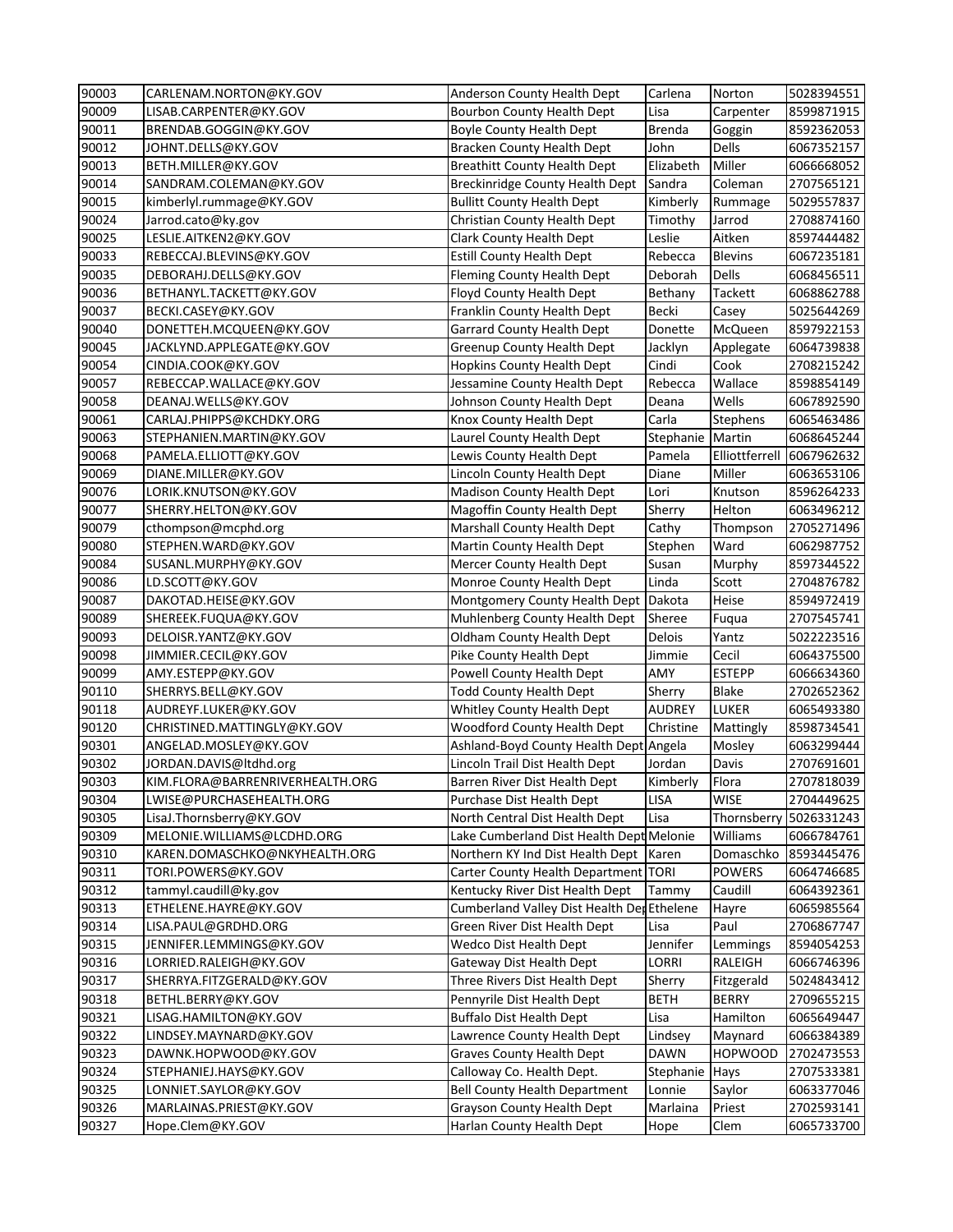| 90328          | teresag.mccarty@lfchd.org                            | Lexington Fayette Co. Health Dept Teresa                    |                 | McCarty                   | 8592887533               |
|----------------|------------------------------------------------------|-------------------------------------------------------------|-----------------|---------------------------|--------------------------|
| 92000          | MWEST@KHESLC.COM                                     | KY Higher Education Student Loan Melanie                    |                 | West                      | 5026967231               |
| 93000          | ccurrens@kyhousing.org                               | Kentucky Housing Corporation                                | Charlie         | Currens                   | 5025647630               |
| 95020          | kdurbin@lotusky.org                                  | Rape Victim Services                                        | Karen           | Durbin                    | 2705344422               |
| 95030          | JBAIZE@OASISSHELTER.ORG                              | O'Boro Area Shelter & Info Serv                             | <b>JORDAN</b>   | <b>BAIZE</b>              | 2706850260               |
| 95040          | S.LEE@BRACAC.ORG                                     | Barren River Child Advocacy Cente Sara                      |                 | Lee                       | 2707834357               |
| 95070          | TFTHOMAS@SPRINGHAVENINC.ORG                          | Springhaven, Inc.                                           | Tanya           | Thomas                    | 2707654057               |
| 96000          | JFITZPATRICK@KET.ORG                                 | Kentucky Educational TV Foundati Jill                       |                 | Fitzpatrick               | 8592587030               |
| 96040          | daviessmastercommissioner@gmail.com                  | Daviess County Commissioner Offi Sarah                      |                 | Saffran                   | 2706843595               |
| 96050          | GLENN.BOGGS@KY.GOV                                   | Gateway Area Dev District                                   | Glenn           | <b>Boggs</b>              | 6067800090               |
| 96060          | Meaton-thomas@KCADD.ORG                              | Kentucky Council of Area Dev Distr Marilyn                  |                 |                           | Eaton-Thoms 5028752515   |
| 96080          | LYONCOUNTYKYTREASURER@GMAIL.COM                      | Lyon County Fiscal Court                                    | Kathy           | Coursey                   | 2703887193               |
| 96090          | VALORIE.PEDUTO@PSPL.ORG                              | Paul Sawyer Public Library                                  | VALORIE         | PEDUTO                    | 5023522665               |
| 96130          | AGREENWELL@KCJEA.ORG                                 | Kentucky County Judge Exec AssodAmy                         |                 | Greenwell                 | 5022235293               |
| 96180          | padams@peelholland.com                               | Marshall County Refuse Disposal D Paige                     |                 | Adams                     | 2705278437               |
| 96190          | padams@peelholland.com                               | Marshall County Fiscal Court                                | Paige           | Adams                     | 2705274750               |
| 96220          | WSTANLEY@MCLIB.NET                                   | McCracken County Public Library                             | <b>WENDY</b>    | STANLEY                   | 2704422510               |
| 96250          | BFRIEND.TFRJ@YAHOO.COM                               | Three Forks Regional Jail                                   | Barbara         | Friend                    | 6064642598               |
| 96280          | AMANDABREWER@BELLSOUTH.NET                           | South Anderson Water District                               | Amanda          | Wells                     | 5028398112               |
| 96300          | sflood@bcplibrary.org                                | Breckinridge County Public Library Sarah                    |                 | Flood                     | 2707562323               |
| 96310          | kellytyra.cecil@kipda.org                            | Kyanna Reg Plan & Dev Agency                                | Kelly           | Tyra                      | 5022666084               |
| 96310          | ALICIA.RUSS@KIPDA.ORG                                | Kyanna Reg Plan & Dev Agency                                | Alicia          | Russ                      | 5022666084               |
| 96315          | PAM@JLSLIBRARY.ORG                                   | John L Street Library                                       | Pamela          | Metts                     | 2705226301               |
| 96320          | Christy.henley@PURCHASEADD.ORG                       | Purchase Area Development DistriChristy                     |                 | Henley                    | 2702516144               |
| 96340          | mriley@BGADD.ORG                                     | BLUEGRASS AREA DEV DISTRICT                                 | William         | Riley                     | 8592698021               |
| 96345          | NSUMMERS@LTRWC.ORG                                   | Logan Todd Reg Water Commissio Nancy                        |                 | Summers                   | 2704836990               |
| 96365          | SANDRA.JUSTICE@BIGSANDY.ORG                          | Big Sandy Area Dev District                                 | Sandra          | Justice                   | 6068862374               |
| 96370          | KARLENA@KRADD.ORG                                    | Kentucky River Area Dev District                            | Karlena         | Campbell                  | 6064363158               |
| 96385          | sclements@BTADD.COM                                  | <b>Buffalo Trace Area Dev District</b>                      | Staci           | Clements                  | 6065646894               |
| 96400          | JCARROLL@ROWANCOUNTYLIBRARY.ORG                      | Rowan County Public Library                                 | Julie           | Carroll                   | 6067847137               |
| 96405          | RICHSECKEL@KYEQUALJUSTICE.ORG                        | Kentucky Equal Justice Center                               | Richard         | Seckel                    | 8592333057               |
| 96415          | jtaulbee@LABLAW.ORG                                  | Northern Kentucky Legal Aid Socie Jacob                     |                 | Taulbee                   | 8594318200               |
| 96420          | PATTI.NOE@KY.NACDNET.NET                             | Lee County Conservation District                            | PATTI           | <b>NOE</b>                | 6064648480               |
| 96425          | tcantrell@KLAID.ORG                                  | Kentucky Legal Aid                                          | Tina            | Cantrell                  | 2707808889               |
| 96435          | ELKHORNCITYHALL@BELLSOUTH.NET                        | City of Elkhorn City                                        | SUZANNE         | <b>BAILEY</b>             | 6067545080               |
| 96440          | LORIEF@ARDFKY.ORG                                    | Appalachian Res & Def Fund of KerLorie                      |                 | Elam                      | 6068869876               |
| 96445          | DIRECTOR1@FLEMINGEMS.COM                             | <b>Fleming County Ems</b>                                   | <b>MARK</b>     | <b>SMITH</b>              | 6068454444               |
| 96455          | HARDINMC2@COMCAST.NET                                | Hardin County Master Comm Offid Alice                       |                 | Roberts                   | 2702340250               |
| 96475          | CATHY.SANDERSON@MAYFIELDHOUSING.ORG                  | Housing Authority of Mayfield                               | <b>CATHY</b>    |                           | SANDERSON 2702476391     |
| 96485          | CHERYL.MCWD@WINDSTREAM.NET                           | <b>Marion County Water District</b>                         | Cheryl          | Sullivan                  | 2706922004               |
| 96520          | WATERLWD@BELLSOUTH.NET                               | Ledbetter Water District                                    | Paula           | Malone                    | 2708983236               |
| 96535          | Karend.copley@gmail.com                              | Pike County Senior Citizens Prog                            | Karen           | Johnson                   | 6064371026               |
| 96540          | WHITLEYCOUNTYWD@YAHOO.COM                            | <b>Whitley County Water District</b>                        | SANDRA          | <b>SMITH</b>              | 6065493600               |
| 96545          | bcbfugate@yahoo.com                                  | <b>Breathitt County Fiscal Court</b>                        | Bridgette       | Fugate                    | 6066663800               |
| 96550          | KRISTY.MURPHY@GATEWAYCAA.ORG                         | Gateway Community Services Org Kristy                       |                 | Murphy                    | 6067433133               |
| 96552          | cityclerk@nortonvillekygov.us                        | City of Nortonville                                         | <b>JULIA</b>    | <b>SELLERS</b>            | 2706763384               |
| 96553          | MELISSACWELLS@HOTMAIL.COM                            | Menifee County Public Library                               | Melissa         | Wells                     | 6067682212               |
| 96554          |                                                      |                                                             |                 |                           |                          |
|                | Matthewcatron@KCWSD.COM                              | Knott County Water & Sewer Distr Matthew                    |                 | Catron                    | 6066423582               |
| 96555          | SHERRY.HAMILTON@cityofowentonky.us                   | City of Owenton                                             | <b>SHERRY</b>   | <b>HAMILTON</b>           | 5024842313               |
| 96557          | ALESIAGARDNER@SCRTC.COM                              | Hart County Ambulance Service                               | Alesia          | Gardner                   | 2705247272               |
| 96562          | SSMITH@LIVINGSTONCO.KY.GOV                           | Livingston County Fiscal Court                              | Stephanie Smith |                           | 2709282105               |
| 96564          | knoxcoutility@AOL.COM                                | Knox County Utility Commission                              | Michelle        | Stewart                   | 6065645300               |
| 96566          | MARILYN.CONWAY@YMAIL.COM                             | Lewis County Library                                        | Marilyn         | Conway                    | 6067962532               |
| 96567          | CCSO50@CALDWELLCOURTHOUSE.COM                        | Pennyrile Emergency Asst Center                             | Chris           | Noel                      | 2703652088               |
| 96568          | ethan.stephens151@gmail.com                          | City of Science Hill                                        | Ethan           | Stephens                  | 6065164565               |
| 96569          | LEWISKY@LOGANTELE.COM                                | City of Lewisburg                                           | Eleanor         | Saye                      | 2707554687               |
| 96570<br>96571 | JMATTINGLY@KASAP.ORG<br>OFFICEMANAGER@HOPEHARBOR.NET | Kentucky Assoc Sexual Assault Prg JOAN<br>Hope Harbor, Inc. |                 | <b>MATTINGLY</b><br>Elkin | 5022262704<br>2707825014 |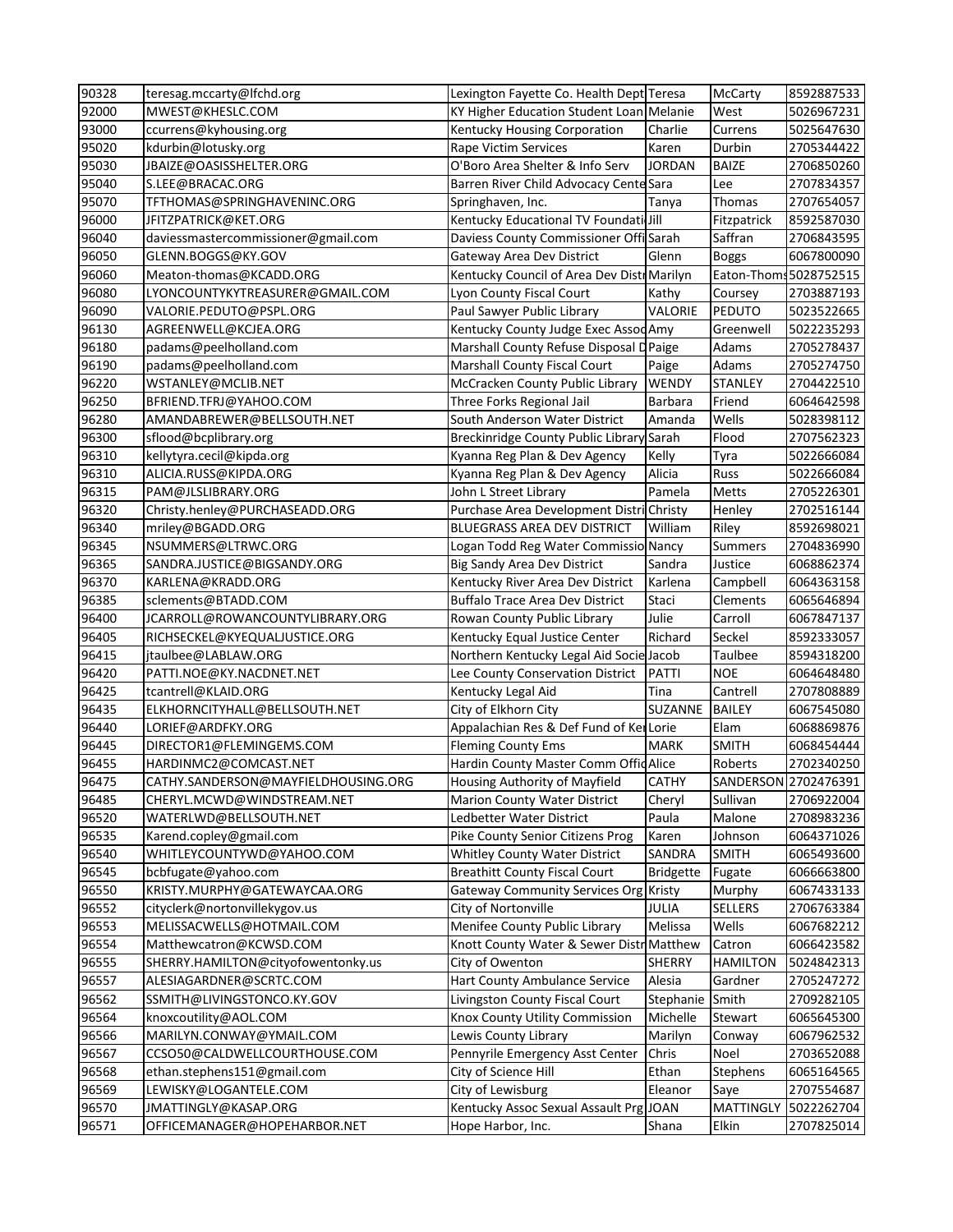| 96572 | PAIGE@CV-CAC.ORG                   | Cumberland Valley Child Adv Cent Paige            |                 | Lay            | 6068789116           |
|-------|------------------------------------|---------------------------------------------------|-----------------|----------------|----------------------|
| 96573 | treasurer@hartky.org               | Hart County Fiscal Court                          | <b>Tresia</b>   | Weber          | 2705249474           |
| 96575 | Kclark@LASLOU.ORG                  | Legal Aid Society                                 | Kristen         | Clark          | 5026143110           |
| 96577 | COLETTE@MERRYMANHOUSE.ORG          | Women Aware, Inc.                                 | Colette         | <b>Buford</b>  | 2704488057           |
| 96579 | aconley@kcadv.org                  | Kentucky Domestic Violence AssodAmy               |                 | Popp           | 5022095382           |
| 96580 | joy@fca.cpa                        | Lake Cumberland Child Adv CenterJoy               |                 | Fletcher       | 2708665525           |
| 96581 | CBARNETT@PENNYRILECAC.ORG          | Pennyrile Children Adv Center                     | Candra          | <b>Barnett</b> | 2708811111           |
| 96583 | AJONES@PADUCAHPOWER.COM            | Paducah Power System                              | <b>ASHLEY</b>   | <b>JONES</b>   | 2704082273           |
| 96585 | HOUSCOL@DUO-COUNTY.COM             | Housing Authority of Columbia                     | Holly           | Horlander      | 2703842271           |
| 96587 | BROOKSVILLECLERK@WINDSTREAM.NET    | City of Brooksville                               | Sandra          | Reynolds       | 6067352501           |
| 96589 | JPARKER@cityofhickman.org          | City of Hickman                                   | <b>JANE</b>     | <b>PARKER</b>  | 2702362535           |
| 96591 | bpower@PNTF.US                     | Pennyrile Narcotics Task Force                    | <b>Biranda</b>  | Power          | 2707542323           |
| 96593 | khehman@cityoflakesidepark.com     | City of Lakeside Park                             | Katherine       | Hehman         | 8593416670           |
| 96594 | BENTONHO@BELLSOUTH.NET             | Housing Authority of Benton                       | Kerry           | Martin         | 2705273626           |
| 96595 | TONYAHCSW@SCRTC.COM                | Hart County Solid Waste                           | Tonya           | Wright         | 2705243323           |
| 96598 | MSWALKING@YAHOO.COM                | City of Albany                                    | Remona          | Sexton         | 6063876011           |
| 96599 | RCARLSON@ZONETONFIRE.COM           | Zoneton Fire District                             | Richard         | Carlson        | 5029558076           |
| 96600 | GREATERFLEMINGWATER@GMAIL.COM      | Grtr Fleming County Water Comm Christophe Dunaway |                 |                | 6065630850           |
| 96601 | lisa.mullins@ky.nacdnet.net        | Webster County Conservation Dist Lisa             |                 | Lisa           | 2706395763           |
| 96602 | ROBIN@EMINENCEKY.NET               | City of Eminence                                  | Robin           | <b>Mullins</b> | 5028454159           |
| 96603 | ravera@bethanyhouseinc.org         | <b>Bethany House</b>                              | Kenneth         | Avera          | 6066791553           |
| 96604 | KEVIN.HILEMAN@KY.NACDNET.NET       | Wolfe County Conservation DistricKEVIN            |                 | HILEMAN        | 6066683113           |
| 96605 | CITYCLERK@CITYOFPIONEERVILLAGE.ORG | <b>City of Pioneer Village</b>                    | Micheale        | McCauley       | 5029573800           |
| 96608 | UNIONCTYWATER@BELLSOUTH.NET        | <b>Union County Water District</b>                | Kim             | Mayes          | 2703893868           |
| 96616 | SMOORE@MERCERKY.COM                | Harrodsburg Mercer County Plann Joseph            |                 | Moore          | 8597346066           |
| 96619 | FINANCE@CORBINHOUSING.US           | Housing Authority of Corbin                       | Michele         | Howard         | 6065285104           |
| 96620 | Sandra.Ashcraft@SHELBYCOKY.COM     | Shelby County Fiscal Court                        | Sandra          | Ashcraft       | 5026331220           |
| 96621 | DEPUTYDIRECTOR@BOYDEMS.COM         | Boyd County Emergency Ambulan Charles             |                 | Cremeans       | 6063259702           |
| 96622 | JWSCROGHAM3100@HOTMAIL.COM         | Mount Washington Fire Protection Joyce            |                 | Scrogham       | 5025384222           |
| 96623 | KENTONMASTCOMM@FUSE.NET            | Kenton County Master Commissio BETH               |                 | <b>JACOB</b>   | 8594311027           |
| 96624 | RON@TEAMTAYLORCOUNTY.COM           | Campbellsville-Taylor County Indu Thomas          |                 | McMahan        | 2704659636           |
| 96625 | JOHNTHOMPSON@CITYOFMORGANFIELD.COM | City of Morganfield                               | <b>JOHN</b>     |                | THOMPSON 2703892525  |
| 96626 | <b>BOLDENDICK@TWC.COM</b>          | Campbell County Fire District #1                  | <b>BOBBIE</b>   |                | OLDENDICK 8597432720 |
| 96627 | Nancy.Howard@SMITHSGROVE.ORG       | City of Smiths Grove                              | Nancy           | Howard         | 2705634014           |
| 96628 | CBLAIR@MCBRAYERFIRM.COM            | Master Comm Fayette County Circ COLBY             |                 | <b>BLAIR</b>   | 8592318780           |
| 96629 | ACOULTER@SHELBYCOUNTYPARKS.COM     | SHELBYVILLE/SHELBY COUNTY PAHASHLEY               |                 | <b>COULTER</b> | 5026335059           |
| 96630 | boonecountymc@gmail.com            | <b>Boone County Master Commission LARRY</b>       |                 | <b>DILLON</b>  | 8593343916           |
| 96633 | BOLDENDICK@TWC.COM                 | Southern Campbell Fire District                   | <b>Bobbie</b>   | Oldendick      | 8597432720           |
| 96634 | MMILLER@ASHLANDHA.ORG              | Housing Authority of Ashland                      | Mike            | Miller         | 6063257112           |
| 96635 | JCREEKMUR@HSWA.US                  | Hopkinsville Solid Waste Auth                     | Jenny           | Creekmur       | 2708876246           |
| 96636 | STATION94@ZOOMINTERNET.NET         | Cannonsburg Fire Dept                             | Bobby           | Johnson        | 6069286495           |
| 96637 | WFWD@WINDSTREAM.NET                | Western Fleming County Water Di Alison            |                 | Hazelrigg      | 6062672120           |
| 96638 | SMURPHY@JCOMM.ORG                  | Jefferson County Master Commiss Sybil             |                 | Murphy         | 5025745934           |
| 96641 | HOPE@BTCAC.COM                     | Buffalo Trace Children Adv Center Hope            |                 | <b>Biddle</b>  | 6065630572           |
| 96642 | MFAIRCHILD@BOYDCOUNTY911.COM       | RPSCC-Boyd County 911                             | Margaret        | Fairchild      | 6063292191           |
| 96646 | ALLEN@PIKELIBRARY.ORG              | Pike County Public Library                        | Leean           | Allen          | 6064329977           |
| 96647 | Kelly.Perkins@OWENCOUNTYKY.US      | OWEN COUNTY FISCAL COURT                          | Kelly           | Perkins        | 5024843405           |
| 96648 | RDNEACE@BOONECOUNTYKY.ORG          | Boone Couny Ivd Child Support ProRobert           |                 | Neace          | 8593343200           |
| 96649 | TCURTIS@HENDERSONPLANNING.ORG      | Henderson City/County Planning                    | Theresa         | Curtis         | 2708311289           |
| 96652 | Renee@HOPKINSCA.COM                | <b>Hopkins County Attorney Office</b>             | Renee           | Ferrantino     | 2708213164           |
| 96653 | DEBI@LAKEBARKLEY.ORG               | Lake Barkley Tourist Commission                   | Deborah         | Dodd           | 2703885300           |
| 96656 | NCARDWELL@BUTLERCOKY.COM           | <b>Butler County Ambulance Service   Nancy</b>    |                 | Cardwell       | 2705262713           |
| 96657 | shwater@mrtc.com                   | Sandy Hook Water District                         | <b>Bridgett</b> | Howard         | 6067386282           |
| 96658 | Brodhead.city.water@gmail.com      | Town of Brodhead                                  | Rebecca         | <b>Bussell</b> | 6067588635           |
| 96659 | valshannonlaw@gmail.com            | <b>Oldham County Master Commissid VALERIE</b>     |                 | SHANNON        | 5022229898           |
| 96660 | DCTEDDER@YAHOO.COM                 | Barren County Master Commission Dana              |                 | Tedder         | 2706460898           |
| 96661 | DSUTTLES@GRAYSONKY.NET             | City of Grayson                                   | Dudne           | <b>Suttles</b> | 6064746651           |
| 96662 | LINDA.TUCKER@KY.GOV                | Adair County Child Support Office Linda           |                 | Tucker         | 2703845932           |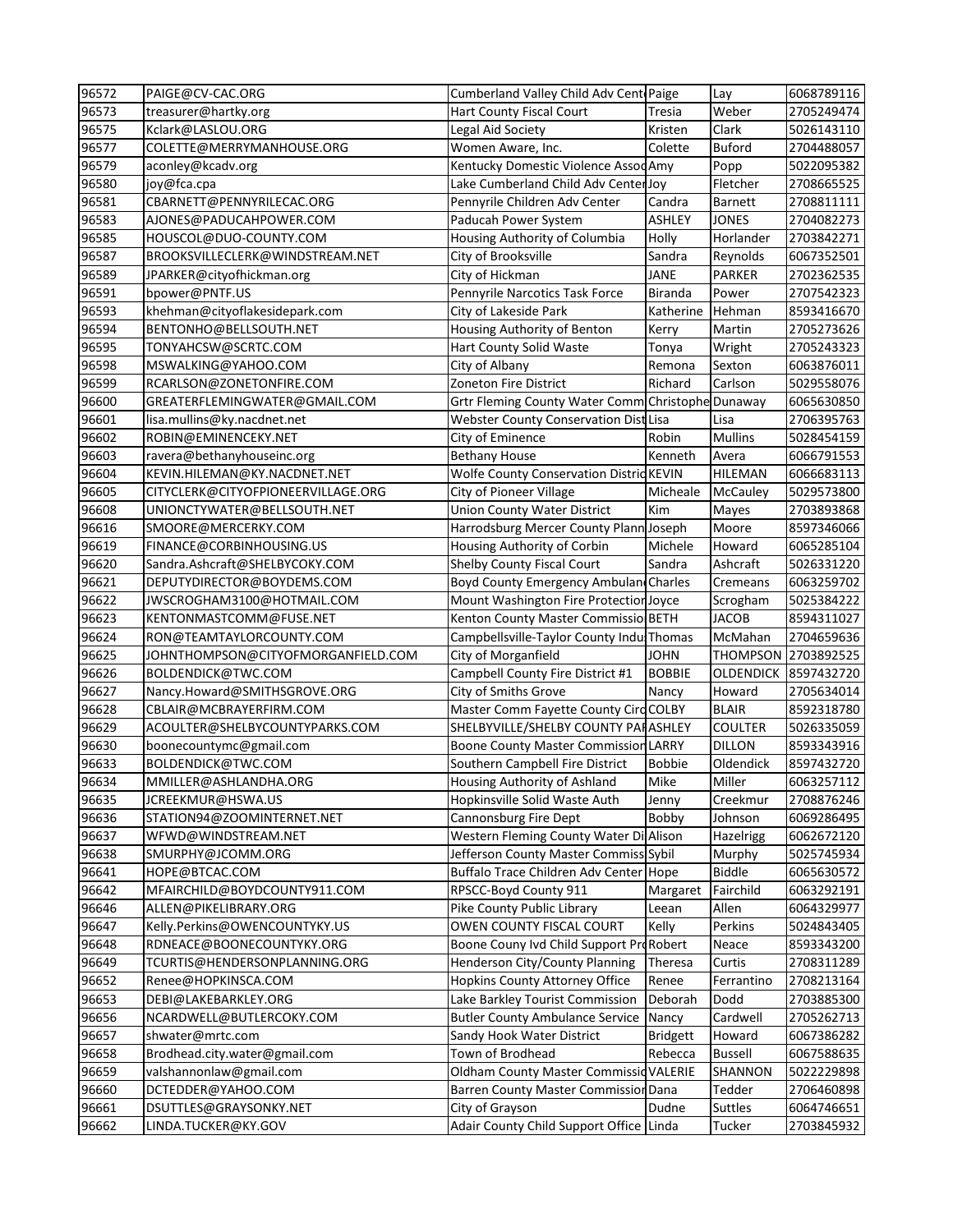| 96663          | MORETTAISENBERG@YAHOO.COM                                                         | Logan County Child Support Office Moretta                 |                                | Isenberg                     |                          |
|----------------|-----------------------------------------------------------------------------------|-----------------------------------------------------------|--------------------------------|------------------------------|--------------------------|
| 96664          | KRISTE.VILLINES@KY.GOV                                                            | Webster County Child Support Off Kriste                   |                                | Villines                     | 2706396948               |
| 96665          | MKINNELL@JESSPUBLIB.ORG                                                           | Jessamine County Public Library                           | Matthew                        | Kinnell                      | 8598853523               |
| 96667          | NJACKSON2159@GMAIL.COM                                                            | Lincoln County Court Clerk                                | Nancy                          | Jackson                      | 6063654570               |
| 96668          | HAFLEMINGSBURG@ALTIUSBB.COM                                                       | Housing Authority of Flemingsburg Stanley                 |                                | Frye                         | 6068451651               |
| 96669          | REGINAH@warrenpl.org                                                              | Warren County Public Library                              | <b>REGINA</b>                  | <b>HOLLAND</b>               | 2707814882               |
| 96671          | CHRISTINAM.MOORE@KY.GOV                                                           | Simpson County Child Support Offi Christina               |                                | Moore                        | 2705868079               |
| 96672          | CEMBRY@RCEMS.COM                                                                  | Russell County Ambulance Service Charolette Embry         |                                |                              | 2703436464               |
| 96674          | kevin.bradley@ocrwd.com                                                           | Ohio County Regional Waste Wate Kevin                     |                                | <b>Bradley</b>               | 2703632305               |
| 96676          | RANTENUCCI@VISITFRANKFORT.COM                                                     | Frankfort/Franklin County Tourist Robin                   |                                | Antenucci                    | 5028758687               |
| 96678          | JEANIETINNELL@WINDSTREAM.NET                                                      | <b>Bullitt Co Sanitation Dist</b>                         | <b>Beverly</b>                 | Tinnell                      | 5029576140               |
| 96679          | LCPL@LyonLibrary.org                                                              | Lyon County Public Library                                | Lee                            | Cummins                      | 2705276127               |
| 96680          | KForrest@taylorsvillewater.org                                                    | City of Taylorsville                                      | Kim                            | Forrest                      | 5024773235               |
| 96681          | DEBRATACKETT@COALRUNKY.GOV                                                        | City of Coal Run Villiage                                 | Debra                          | Tackett                      | 6064376032               |
| 96682          | WOLFECOFC@GMAIL.COM                                                               | <b>Wolfe County Fiscal Court</b>                          | Porter                         | Harris                       | 6066683040               |
| 96683          | SMCJHA@FOOTHILLS.NET                                                              | Salyersville\Magoffin Co Jnt House James                  |                                | Shepherd II                  | 6063496554               |
| 96684          | LJCLERKS@YAHOO.COM                                                                | City of Lebanon Junction                                  | <b>SARAH</b>                   | <b>DEMOTT</b>                | 5028334311               |
| 96686          | WICKLIFFE.CITY.CLERK@GMAIL.COM                                                    | City of Wickliffe                                         | Bethany                        | Cain                         | 2703353557               |
| 96687          | D.NEWMAN@POINTPLEASANTFIRE.ORG                                                    | Point Pleasant Fire Protection Dist DEBORAH NEWMAN        |                                |                              | 8592832798               |
| 96688          | LANAW.SMITH@KY.GOV                                                                | Larue County Attorney's Office                            | Lana                           | Smith                        | 2703589223               |
| 96690          | DSPRADLIN@BCSD4.COM                                                               | <b>Sanitation District #4</b>                             | Della                          | Spradlin                     |                          |
| 96692          | PAYROLL@STILESCPA.COM                                                             | Rattlesnake Ridge Water District                          | Carrie                         | Conn                         | 6064747570               |
| 96692          | payroll@stilescpa.com                                                             | Rattlesnake Ridge Water District                          | Katherine                      | York                         | 9194267323               |
| 96693          | ASHTON. WASSON@FAYETTECOUNTYATTORNEY.CONFayette Cty Attorney Off Child Sup Ashton |                                                           |                                | Wasson                       | 8592261823               |
| 96694          | nicolemcgowan@princetonwater.com                                                  | Princeton Water & Wastewater CoAndrea                     |                                | McGowan                      | 2703659031               |
| 96697          | JHATFIELD@BULLITTCOUNTYATTORNEY.COM                                               | Bullitt Co Attorney/ Office Child SulJamie                |                                | Hatfield                     | 5025431505               |
| 96698          | TJ@MARTINCOLIBRARY.COM                                                            | Martin County Public Library                              | Tammy                          | Jones                        | 6062987766               |
| 96700          | jcline86@live.com                                                                 | Bath Co. Fiscal Court                                     | Julie                          | Cline                        | 6066743129               |
| 96702          | BREATHITTWATER@YAHOO.COM                                                          | Breathitt Co. Water District                              | Cheryl                         | Campbell                     | 6066663800               |
| 96703          | rhondarose@MAYSVILLEKY.NET                                                        | City Of Maysville                                         | Rhonda                         | Rose                         | 6065642712               |
| 96705          | DAYNA.ROGERS@KY.GOV                                                               | Whitley Co Child Support                                  | <b>DAYNA</b>                   | <b>ROGERS</b>                | 6065490075               |
| 96706          | mmoss@hamaysville.com                                                             | Housing Authority of Maysville                            | Lisa                           | Moss                         | 6065644409               |
| 96707          | CASSIE@rhlawpsc.com                                                               | Clark County Master Commissione Cassandra Runyon          |                                |                              | 8597443251               |
| 96708          | TAMMY.BRANHAM@KY.GOV                                                              | Pike County Attorney/Div of Child Tammy                   |                                | <b>Branham</b>               | 6064331822               |
| 96709          | HYDENCTY@YAHOO.COM                                                                | City of Hyden                                             | Debra                          | Gross                        | 6066722300               |
| 96710          | HACYN@chaky.org                                                                   | Housing Authority of Cynthiana                            | <b>JENNIFER</b>                | <b>JACKSON</b>               | 8592345388               |
| 96712          | CJAMESCOH@YAHOO.COM                                                               | <b>Catlettsburg Housing Authority</b>                     | Cheri                          | James                        | 6067396851               |
| 96713          | KRISTIE.CHATHAM@TRIMBLECOUNTYWATER.COM                                            | Trimble Co Water District #1                              | Kristie                        | Chatham                      | 5022557554               |
| 96714          | BRANDISMITH@WARRENCOUNTYMASTERCOMMISSI                                            | Warren Co Master Commissioner's Brandi                    |                                | Amos                         | 2708420614               |
| 96715          | SANDYBALLARD50@GMAIL.COM                                                          | City of Jeffersonville                                    | Sandra                         | <b>Ballard</b>               |                          |
| 96716          |                                                                                   |                                                           |                                |                              |                          |
| 96718          | andrew@somersethousing.org                                                        | Housing Authority of Somerset                             | Andrew                         | Roberds                      | 6066791332               |
|                | robert@robertlinklaw.com                                                          | Simpson Co Master Commissioner Robert                     |                                | Link                         | 2705863283               |
| 96719          | MBREEZE@COMPREHENDINC.ORG                                                         | Comprehend Inc.                                           | Mary                           | <b>Breeze</b>                | 6065642742               |
| 96720          | LISA.BARNER@KYVENUES.COM                                                          | Kentucky State Fair Board Quasi                           | Lisa                           | Barner                       |                          |
| 96721          | KTurpin@CASEYCOUNTYEMS.COM                                                        | Casey County Ambulance Service                            | Kenny                          | Turpin                       | 6067878350               |
| 96722          | timbo3@gmail.com                                                                  | McLean Co Regional Water Comm Timothy                     |                                | Johnson                      | 2709294900               |
| 96723          | MWILLIAMS@csamail.com                                                             | <b>Hickman Electric</b>                                   | <b>MERRY</b>                   | <b>WILLIAMS</b>              | 2702410023               |
| 96724          | vcross@epbnet.com                                                                 | Russellville Electric Plan Board                          | Valerie                        | Cross                        | 2707262466               |
| 96725          | admin@visitoakgroveky.com                                                         | Oak Grove Tourism Commission                              | <b>Britnee</b>                 | Ohman                        | 2704395675               |
| 96726          | TRISHALEACH@BOYDCOUNTYKY.GOV                                                      | <b>Boyd County Fiscal Court</b>                           | Patricia                       | Leach                        | 6067396585               |
| 96727          | MJENKINS@fccoa.com                                                                | Franklin Co. Council on Aging Inc.                        | Marchele                       | Jenkins                      | 5022235794               |
| 96728          | SHANNA.CHESHIRE@NCDISPATCH.COM                                                    | <b>NELSON COUNTY DISPATCH</b>                             | Shanna                         | Cheshire                     | 5023483211               |
| 96729          | SCCD2015@YAHOO.COM                                                                | SIMPSON CO CONSERVATION DISTMICHELLE ESTES                |                                |                              | 2708503122               |
| 96731          | SSLONE@PROSECUTORS.KY.GOV                                                         | KNOTT COUNTY ATTORNEY                                     | <b>SETH</b>                    | <b>SLONE</b>                 | 6067855355               |
| 96732          | LNALLYMARTIN@PROSECUTORS.KY.GOV                                                   | <b>MARION COUNTY ATTORNEY</b>                             | <b>LISA</b>                    |                              | NALLY MART 2706926712    |
| 96733          | TABATHA.CLEMONS@KY.GOV                                                            | <b>Grant County Clerk's Office</b>                        | TABATHA                        | <b>CLEMONS</b>               | 8598243321               |
| 96734<br>96735 | KJONES@DAVIESSKY.ORG<br>HR@HCKY.ORG                                               | DAVIESS COUNTY FISCAL COURT<br>HARDIN COUNTY FISCAL COURT | <b>KATIE</b><br><b>REBECCA</b> | <b>JONES</b><br><b>BRADY</b> | 2706858424<br>2709828490 |